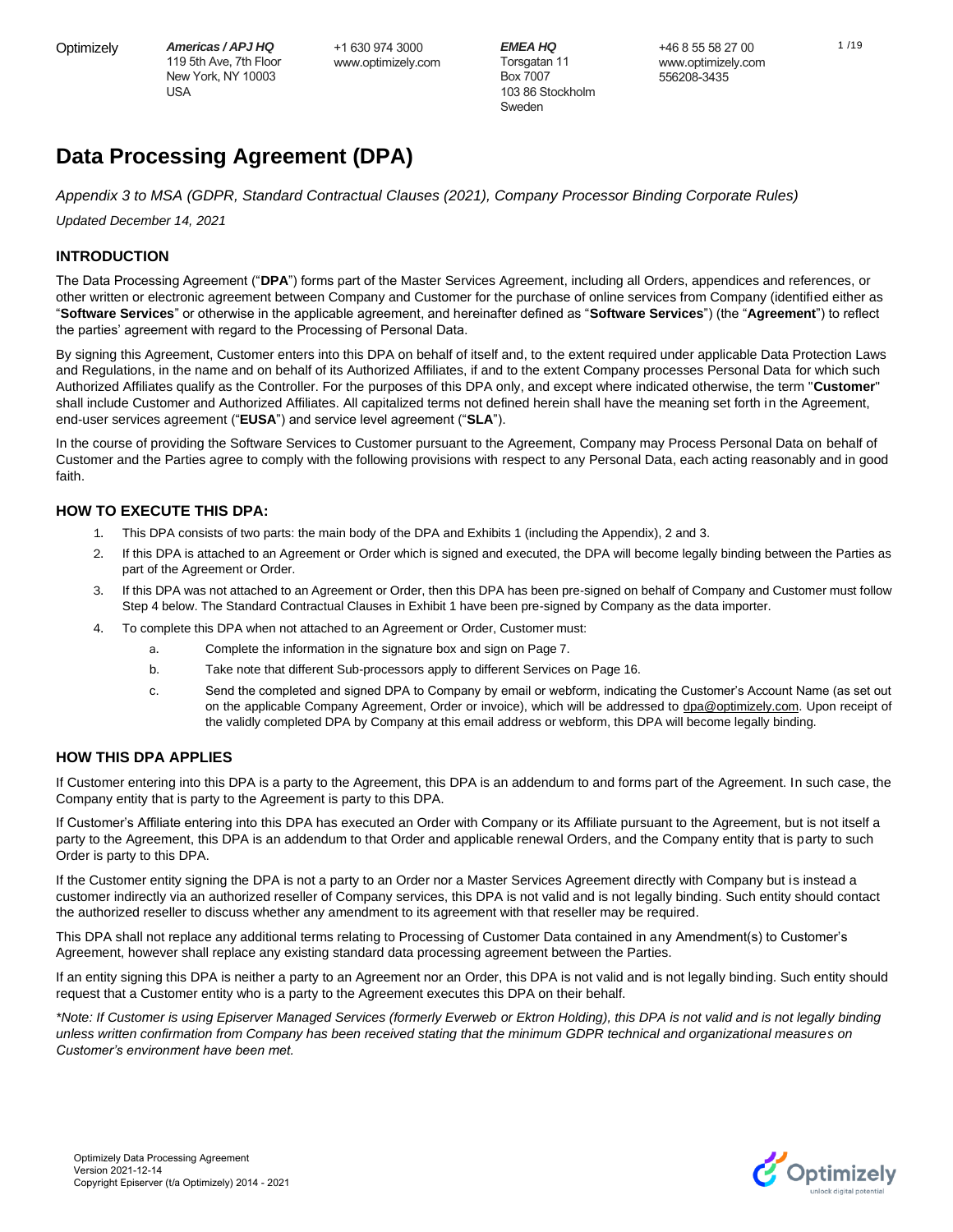+1 630 974 3000 www.optimizely.com

*EMEA HQ* Torsgatan 11 Box 7007 103 86 Stockholm Sweden

+46 8 55 58 27 00 www.optimizely.com 556208-3435

# **Terms of the DPA**

# 1. **Definitions**

- 1.1. **"Affiliate"** means any entity that Controls, is controlled by, or is under common control of either Party to this Agreement. The term "**Control**" shall mean the power or authority to direct influence over the operations of an entity, as indicated by the holding of a majority share of the voting stock of such entity, and in relation to the Company means the Episerver entity that is a party to this Agreement and/or signs an Order or other documentation as part of the Agreement, including Optimizely Inc., a company incorporated in Delaware, USA, Episerver Inc., a company incorporated in Delaware, USA, Episerver AB, a company registered in Sweden, Episerver UK Ltd., a company registered in England and Wales, Episerver GmbH, a company registered in Berlin, Germany and Insite Software Solutions Inc., a company incorporated in Delaware.
- 1.2. **"Authorized Affiliate"** means any of Customer's Affiliate(s) which (a) is subject to the data protection laws and regulations of the European Union, the European Economic Area and/or their member states, Switzerland and/or the United Kingdom, and (b) is permitted to use the Software Services pursuant to the Agreement between Customer and Company as specified on the applicable Order Form or MSA.
- 1.3. **"Company"** means the entity which is a party to this DPA which is a member of the Company Group.
- 1.4. **"Company Group"** means Company and its Affiliates engaged in the Processing of Personal Data including Optimizely, Inc., a corporation incorporated in Delaware, USA, Episerver Inc., a company incorporated in Delaware, USA, Episerver AB, a company registered in Sweden, Episerver UK Ltd., a company registered in England and Wales, Episerver GmbH, a company registered in Berlin, Germany, Episerver Research and Development Company Limited, a company registered in Vietnam, Episerver Pty Ltd, a company incorporated in New South Wales, Australia, Insite Software Solutions Inc., a corporation incorporated in Delaware, USA, Idio Inc., a company incorporated in Delaware, USA and Zaius Inc., a corporation incorporated in Delaware, USA.
- 1.5. **"Company BCR"** means Company Group's processor binding corporate rules for the Processing of Personal Data, the most current version of which is available on Company's website, currently located at[: http://www.optimizely.com/trust-center/](http://www.episerver.com/trust-center/) which govern transfers of Personal Data to third countries to and between members of the Company Group, and to third-party Sub-processors. The scope of application of the Company BCR is set out in Section 8.3 of this DPA.
- 1.6. **"Controller"** means the entity which determines the purposes and means of the Processing of Personal Data.
- 1.7. **"Customer Data"** means what is defined in the Agreement as "**Customer Data**" or "**Your Data**."
- 1.8. **"Data Privacy, Protection, Security and Architecture Documentation"** or **"DPPSAD"** means the documentation available to Customer regarding data privacy, protection, security and architecture documentation applicable to the Software Services purchased by Customer, as updated from time to time, and accessible in the Standard Contractual Clauses Appendix 1 and 2, or via Company's Trust Center, [https://www.optimizely.com/trust-center/,](https://www.episerver.com/trust-center/) and Optimizely World [https://world.optimizely.com/,](https://world.optimizely.com/) or as otherwise made reasonably available by Company.
- 1.9. **"Data Protection Laws and Regulations"** means all laws and regulations applicable to the Processing of Personal Data under the Agreement, including (but not limited to) laws and regulations of the European Union ("**EU**"), the European Economic Area ("**EEA**") and their member states, Switzerland and the United Kingdom.
- 1.10. **"Data Subject"** means the identified or identifiable person to whom Personal Data relates.
- 1.11. **"GDPR"** means (i) the Regulation (EU) 2016/679 of the European Parliament and of the Council of 27 April 2016 on the protection of natural persons with regard to the processing of personal data and on the free movement of such data, repealing Directive 95/46/EC (General Data Protection Regulation) and (ii) in the context of processing of Personal Data where the applicable Data Protection Laws and Regulations regulating that processing are those of the United Kingdom, the UK GDPR (as defined in the Data Protection Act 2018).
- 1.12. **"Geofencing"** has the meaning given to that term in Exhibit 3 (Supplementary Measures).
- 1.13. **"Personal Data"** means any information (i) relating to an identified or identifiable natural person and/or (ii) which is otherwise protected as personal data, personal information, personally identifiable information (or similar) under applicable Data Protection Laws and Regulations, where for each (i) and (ii), such data is Customer Data.
- 1.14. **"Processing"** means any operation or set of operations which is performed upon Personal Data, whether or not by automatic means, such as collection, recording, organization, structuring, storage, adaptation or alteration, retrieval, consultation, use, disclosure by transmission, dissemination or otherwise making available, alignment or combination, restriction, erasure or destruction.
- 1.15. **"Processor"** means the entity which Processes Personal Data on behalf of the Controller.
- 1.16. **"Standard Contractual Clauses"** or **"SCCs"** means the agreement executed by and between Customer and Company and attached hereto as Exhibit 1 pursuant to the European Commission's decision (EU) 2021/914 on standard contractual clauses for the transfer of personal data to processors established in third countries which do not ensure an adequate level of data protection and any replacement agreement entered into between Customer and Company from time to time pursuant to Exhibit 3 (Supplementary Measures). Where the relevant Data Protection Laws and Regulations are the laws and regulations of the United Kingdom, references to "Standard Contractual Clauses" or "SCCs" shall be interpreted to include any standard data protection clauses adopted under UK GDPR, Art.46.
- 1.17. **"Sub-processor"** means any Processor engaged by Company or a member of the Company Group.
- 1.18. **"Supervisory Authority"** means an independent public authority which is established by an EU Member State pursuant to the GDPR or is a regulatory authority under any other Data Protection Laws and Regulations.

# 2. **Processing of Personal Data**

- 2.1. **Software Services Restrictions**. The Parties agree that the Software Services provided by Company are as described in the service descriptions that are available at https://world.optimizely.com/services/descriptions/. These service descriptions specify whether a particular Software Service permits Customer to process Personal Data within it or not. Where a particular Software Service description provides that the Software Service does not permit Personal Data to be Processed within it (or where it permits Personal Data to be processed within it, the description provides that the permitted Personal Data and/or Processing concerned is restricted, including (but not limited to) by the requirement for Geofencing) then Customer shall:
	- 2.1.1. (where the Software Service description provides that the Processing of Personal Data is not permitted), not Process Personal Data

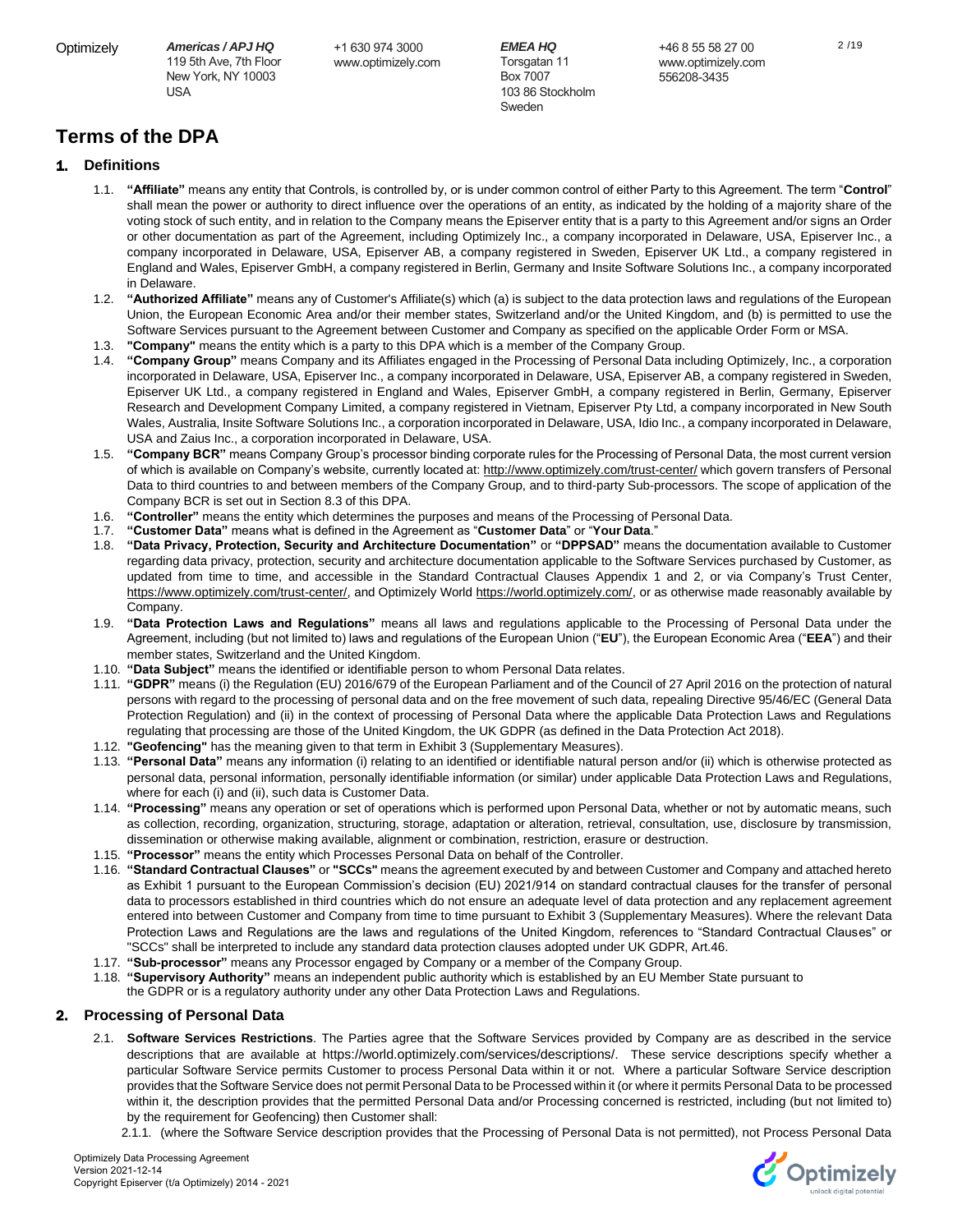+1 630 974 3000 www.optimizely.com

*EMEA HQ* Torsgatan 11 Box 7007 103 86 Stockholm Sweden

within the relevant Software Service; and/or

2.1.2. (where the Software Service description provides that the Processing of Personal Data is restricted), not Process Personal Data within the relevant Software Service other than in compliance with the relevant restriction;

Customer shall ensure the limitations and restrictions for processing as stated above are met in each case, other than to the extent that Company may have otherwise agreed in writing from time to time. This Section 2.1 takes effect precedence over any other term in this DPA to the contrary and references in the remainder of this Agreement to Personal Data and Processing shall be construed accordingly.

- 2.2. **Roles of the Parties.** The Parties acknowledge and agree that with regard to the Processing of Personal Data, Customer is the Controller, Company is the Processor and that Company or members of the Company Group will engage Sub-processors pursuant to the requirements set forth in Annex III of the Appendix to Exhibit 1 ("**Sub-processors**") below.
- 2.3. **Company's Processing of Personal Data.** Company shall treat Personal Data as Confidential Information and shall only Process Personal Data on behalf of and in accordance with Customer's documented instructions for the following purposes: (i) Processing in accordance with the Agreement and applicable Order(s); (ii) Processing initiated by Users in their use of the Software Services; and (iii) Processing to comply with other documented reasonable instructions provided by Customer (including but not limited to email) where such instructions are consistent with the terms of theAgreement.
- 2.4. **Customer's Processing of Personal Data.** Customer shall, in its use of the Software Services, Process Personal Data in accordance with the requirements of Data Protection Laws and Regulations. For the avoidance of doubt, Customer's instructions for the Processing of Personal Data shall comply with Data Protection Laws and Regulations. Customer shall have sole responsibility for
	- 2.4.1. the accuracy, quality, and legality of Personal Data and the means by which Customer acquired Personal Data, including but not limited to the proper notice and consent required for such Personal Data;
	- 2.4.2. identifying any databases containing Personal Data to which Geofencing restrictions are to be applied in order to comply with Data Protection Laws and Regulations and the notice requirement for such restrictions pursuant to Exhibit 3 (Supplementary Measures); and
	- 2.4.3. ensuring that any transfers of Personal Data to third parties (other than Company Group and Sub-processors) which either (i) are enabled through accounts or connections set up and deployed by Customer when using the Software Services, or (ii) enabled by accounts or connections set up by Company pursuant to Customer's instructions, comply with Data Protection Laws and Regulations, including (without limitation) ensuring compliance with the requirements of GDPR Arts 44-49 where they apply. As Controller, Customer agrees that it is solely responsible for (i) determining the Personal Data it transfers or instructs Company to transfer, (ii) assessing which Data Protection Laws and Regulations apply to such transfer, and (iii) the selection and the terms of engagement of third party transferees (including any assessment of the requirement for, and the sufficiency of, supplementary safeguard measures to ensure the protection of the Personal Data transferred in the country to which it is to be imported). Customer agrees that Company (as Processor) has no contractual (or other) relationship with those third parties or any rights of oversight or control over them or their Processing operations which may change from time to time and that it is, therefore, reasonable that Customer should have sole responsibility for such compliance. As Controller, Customer shall ensure on an ongoing basis that the Processing of such Personal Data by such third parties shall comply with applicable Data Protection Laws and Regulations and shall inform Company immediately should it become aware that any transfer of such Personal Data by Company no longer complies with Data Protection Laws and Regulations, in which case Company shall be entitled to discontinue such transfers and Customer shall promptly take such measures as are required to remedy such non-compliance. Without prejudice to the foregoing provisions of this Section 2.4.3, Company shall provide reasonable assistance and co-operation in response to any request in writing by Customer to assist Customer to comply with its obligation to ensure that such transfers can be made in accordance with Data Protection Laws and Regulations.
- 2.5. **Details of the Processing.** The subject-matter of Processing of Personal Data by Company is the performance of the Services pursuant to the Agreement. The duration of the Processing, the nature and purpose of the Processing, the types of Personal Data and categories of Data Subjects Processed under this DPA are further specified in Exhibit 2 (Details of the Processing, Categories of Data and Data Subjects) to this DPA.

# 3. **Obligations of Processor**

## 3.1. **Company Resources, Personnel, and Employees**

- 3.1.1. Confidentiality. Company shall ensure that its personnel engaged in the Processing of Personal Data are informed of the confidential nature of the Personal Data, have received appropriate training on their responsibilities and have executed written confidentiality agreements. Company shall ensure that such confidentiality obligations survive the termination of the personnel engagement.
- 3.1.2. Reliability. Company shall take commercially reasonable steps to ensure the reliability of any Company personnel engaged in the Processing of Personal Data.
- 3.1.3. Limitation of Access. Company shall ensure that Company's access to Personal Data is limited to those personnel performing Services in accordance with the Agreement.
- 3.1.4. Data Protection Officer. Each entity that comprises the Company Group has appointed a data protection officer. The appointed person may be reached at [dpo@optimizely.com.](mailto:dpo@optimizely.com)
- 3.1.5. Territory. Customer confirms that, for the purposes of this DPA, subject only to
	- 3.1.5.1. any Geofencing restrictions notified in accordance with Exhibit 3 (Supplementary Measures), and/or
	- 3.1.5.2. any specific additional measures that have been agreed by Customer and Company pursuant to Exhibit 3 (Supplementary Measures);
		- Company shall be entitled to Process Personal Data under this DPA in third countries outside the EU/EEA, including, in particular, Vietnam, Australia, the United States, and the United Kingdom for support purposes only.

#### 3.2. **Security**

3.2.1. Controls for the Protection of Customer Data. Company shall maintain appropriate technical and organizational measures for protection

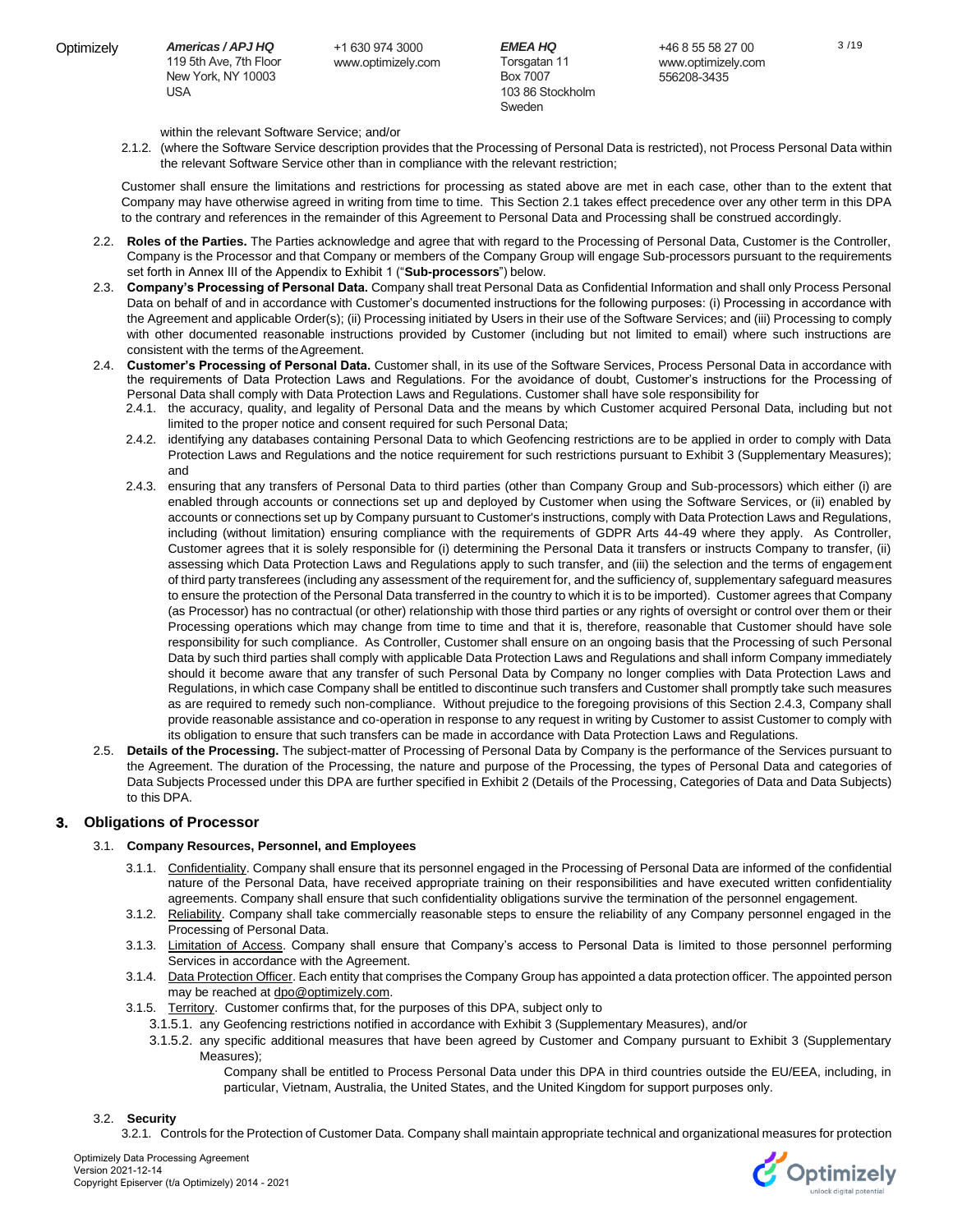+1 630 974 3000 www.optimizely.com

*EMEA HQ* Torsgatan 11 Box 7007 103 86 Stockholm Sweden

- of the security, confidentiality and integrity of Customer Data, as set forth in the DPPSAD. This includes, but is not limited to –
- 3.2.1.1. the prevention, where Processor reasonably can, of unauthorized persons from gaining access to Software Services processing Personal Data (physical access control),
- 3.2.1.2. the prevention, where Processor reasonably can, of Software Services processing Personal Data from being used without authorization (logical access control),
- 3.2.1.3. ensuring, where Processor reasonably can, that persons entitled to use Software Services processing Personal Data gain access only to such Personal Data as they are entitled to accessing in accordance with their access rights and Controller's instructions, and that, in the course of processing or use and after storage, Personal Data cannot be read, copied, modified or deleted without authorization (data access control),
- 3.2.1.4. ensuring, where Processor reasonably can, that Personal Data cannot be read, copied, modified or deleted without authorization during electronic transmission, transport or storage on storage media, and that the target entities for any transfer of Personal Data by means of data transmission facilities can be established and verified (data transfer control),
- 3.2.1.5. ensuring the establishment of an audit trail to document whether and by whom Personal Data have been entered into, modified in, or removed from Personal Data Processing systems (entry control),
- 3.2.1.6. ensuring that where Processor is Processing Personal Data, that they are done solely in accordance with the Customer's instructions (control of instructions),
- 3.2.1.7. ensuring, where Processor reasonably can, that Personal Data are protected against accidental destruction or loss (availability control),
- 3.2.1.8. ensuring, where Processor reasonably can, that Personal Data collected for different purposes can be processed separately, based on Customer's instructions (separation control), use of, where applicable and reasonably practicably possible, industry standard encryption and/or pseudonymization.
- 3.2.2. Company regularly monitors compliance with these measures in the aforementioned Section 3.2.1. Company will not materially decrease the overall security of the Software Services during a Subscription term.
- 3.2.3. Third-Party Certifications and Audits. Company has obtained the third-party certifications and audits set forth in the DPPSAD. Upon Customer's written request at reasonable intervals, and subject to the confidentiality obligations set forth in the Agreement, Company shall make available to Customer that is not a competitor of Company (or Customer's independent, third-party auditor that is not a competitor of Company) a copy of DPPSAD's then most recent third-party audits or certifications, as applicable, subject to the safeguarding of Company's legitimate interests and to the extent commercially feasible.

## 3.3. **Customer Data Incident Management and Notification**

- 3.3.1. Company maintains security incident management policies and procedures specified in the DPPSAD and shall notify Customer, without undue delay, and in no case more than twenty-four (24) hours after becoming aware of the accidental or unlawful destruction, loss, alteration, unauthorised disclosure of, or access to Customer Data, including Personal Data, transmitted, stored or otherwise Processed by Company or its Sub-processors of which Company becomes aware ("Customer Data Incident").
- 3.3.2. Upon becoming aware of a Customer Data Incident, Company shall promptly: (i) make all reasonable efforts to identify the cause of such Customer Data Incident, (ii) take those steps as Company deems necessary and reasonable in order to remediate the cause of such a Customer Data Incident to the extent the remediation is within Company's reasonable control, (iii) provide Customer with all such information as Customer reasonably requests in connection with such incident, (iv) take such steps as Customer reasonably requires it to take to mitigate the detrimental effects of any such incident on any Data Subjects in relation to such Personal Data and/or on Customer, and (v) otherwise co-operate with Customer in investigating and dealing with such incident and its consequences. The obligations herein shall not apply toincidents that are caused by Customer or Customer's Users.

#### 3.4. **Deletion and/or Return of Customer Data**

3.4.1. Company shall not acquire any rights in such Personal Data and, on Customer's demand, will either return to the Customer or destroy and/or, to the extent allowed by applicable law, permanently delete from its information systems (at the option of Controller) all copies of any such Personal Data in its possession (in any form or format whatsoever) in accordance with the procedures and timeframes specified in the DPPSAD.

## 4. **Obligations of Controller**

- 4.1. Customer and Company shall be separately responsible for conforming with such statutory data protection regulations, including but not limited to Data Protection Laws and Regulations as are applicable to them.
- 4.2. Customer shall inform Company without undue delay and comprehensively about any errors or irregularities related to statutory provisions on the Processing of Personal Data detected during a verification of the results of suchProcessing.
- 4.3. Customer shall inform Company without undue delay and comprehensively if:
	- 4.3.1. it identifies any Personal Data being Processed in its use of the Software Services that contravenes Section 2.1 and, where required by Company to do so, shall promptly take such steps as Company may require to bring its use of the Software Services into conformance with Section 2.1; and
	- 4.3.2. special categories of Personal Data in accordance with GDPR Article 9 are to be Processed or if there are peculiarities in the assessment for other reasons, in particular if there is an increased probability of occurrence or seriousness of risks in relation to the Data Subject's rights. Further, Customer shall take note of terms and conditions related to Sensitive Information within the Agreement and must provide Company a data map prior to the Processing of the aforementioned data.
- 4.4. Customer shall comply with its obligations as controller in relation to its Processing of the Personal Data under Data Protection Laws and Regulations, including (without limitation):
	- 4.4.1. general data protection principles (GDPR Article 1-5) and fulfilment of Data Subject Request (GDPR Article 15-22),
	- 4.4.2. fulfilling the duties to affirmative consent (GDPR Article 4(11), 7), inform and transparency (GDPR Article 12-14) and record keeping (GDPR Article 30).
- 4.5. Customer shall, upon termination or expiration of the Agreement and by way of issuing a written instruction, stipulate, within a period of time

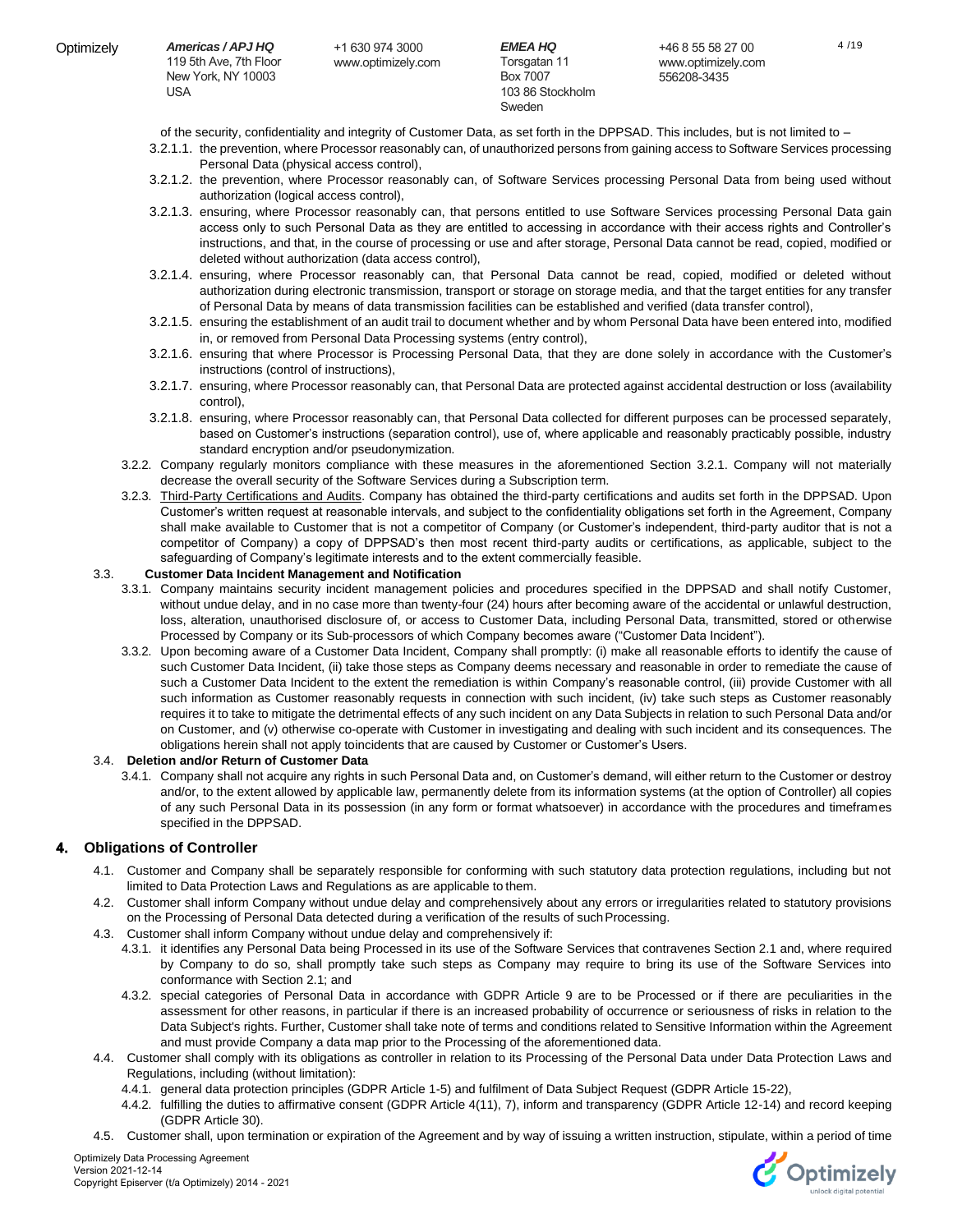**IISA** 

+1 630 974 3000 www.optimizely.com *EMEA HQ* Torsgatan 11 Box 7007 103 86 Stockholm Sweden

set by Company, the reasonable measures to return data carrier media or to delete stored data.

- 4.6. To the extent allowed by applicable law, any additional cost arising in connection with the return or deletion of Personal Data after the termination or expiration of the Agreement shall be borne by Customer
- 4.7. Company provides the base platform that Customer modifies, customizes, edits and configures. Therefore, Software Services when initially provisioned by Company are not provisioned by Company to collect, manage or process Sensitive Information (defined by applicable law). Company will not have any responsibility or liability that may result from Customer use of the Software Service to collect or manage Sensitive Information.

# 5. **Data Subject Rights**

- 5.1. Company shall, to the extent legally permitted, promptly notify Customer if Company receives a request from a Data Subject to exercise the Data Subject's right of access, right to rectification, restriction of Processing, erasure ("**right to be forgotten**"), data portability, object to the Processing, or its right not to be subject to an automated individual decision making ("**Data Subject Request**"). Taking into account the nature of the Processing, Company shall assist Customer by appropriate technical and organizational measures, insofar as this is possible, for the fulfilment of Customer's obligation to respond to a Data Subject Request under Data Protection Laws and Regulations. In addition, to the extent Customer, in its use of the Software Services, does not have the ability to address a Data Subject Request, Company shall upon Customer's request provide commercially reasonable efforts to assist Customer in responding to such Data Subject Request, to the extent Company is legally permitted to do so and the response to such Data Subject Request is required under Data Protection Laws and Regulations. To the extent legally permitted, Customer shall be responsible for any costs arising from Company's provision of such additional service assistance.
- 5.2. In order for Company to use commercially reasonable efforts to assist Customer in responding to Data Subject Requests, as per Section 5.1 of this DPA, Company may request a data map from Customer of Customer's solution built on the Software Services. Customer must ensure that it does not send duplicative or otherwise incompetent Data Subject Requests, as assessed under the Data Protection Laws and Regulations, to the Company.
- 5.3. Notwithstanding Sections 5.1 and 5.2, the Company shall only provide assistance in relation to Data Subject Requests where the Personal Data in question is Processed by Company, and therefore shall not extend to Personal Data Processed outside of the Software Services over which the Customer is responsible.

# 6. **DPA Audits**

- 6.1. Customer may, prior to the commencement of Processing, subject to the confidentiality obligations under the Agreement, audit the technical and organisational measures taken by Company as it relates to Processing within Customer's Software Services, and shall document the resulting findings. Customer may also appoint an independent, third-party auditor that is not a competitor of Company to conduct such audit. Such audit guidelines and principles are further detailed in the Agreement between the parties.
- 6.2. For such purpose, Customer may,
	- 6.2.1. obtain information from Company (or Company Sub-processor),
	- 6.2.2. request Company (or Company Sub-processor) to submit to Customer an existing attestation or certificate by an independent professional expert, or
	- 6.2.3. upon reasonable and timely advance agreement, during regular business hours and without interrupting Company's business operations, and at Customer's sole cost, conduct an on-site inspection of Company's business operations or have the same conducted by a qualified third party which shall not be a competitor of Company.
- 6.3. Company shall, upon Customer's written request and within a reasonable period of time, provide Customer with all reasonable information necessary for such audit, except to the extent such disclosure of information would violate Company contracts and/or security and other related policies and procedures. Customer shall promptly notify Company with information regarding any non-compliance discovered during the course of an audit.
- 6.4. Audits conducted under this Section 6:
	- 6.4.1. will be performed no more than once per calendar year (unless otherwise required by government regulator or Supervisory Authority);
	- 6.4.2. will be scheduled at least sixty (60) days in advance of taking place with Customer submitting a detailed proposed audit plan to at least two weeks in advance of the proposed audit date describing the proposed scope, duration, and start date of the audit with Optimizely reviewing on approving the proposed audit plan; and
	- 6.4.3. may be subject to an added cost where the cost of the audit exceeds 2% of the total annual contract commitment under the Master Services Agreement.

# 7. **Sub-processors**

- 7.1. **Appointment of Sub-processors.** Customer acknowledges and agrees that (a) Company's Affiliates may be retained as Sub- processors; and (b) Company and Company's Affiliates respectively may engage third-party Sub-processors in connection with the provision of the Software Services. Company or a Company Affiliate has entered into a written agreement with each Sub-processor containing data protection obligations no less protective than those in this DPA and Agreement with respect to the protection of Customer Data to the extent applicable to the nature of the Software Services provided by such Sub-processor and complies to the regulations applicable to the transfers of personal data to third countries according to GDPR Articles 44-50. Where such an engagement will involve the transfer of personal data to a third country, the Customer agrees and acknowledges that Company shall be entitled to enter to Standard Contractual Clauses being such clauses relevant for processor to processor transfers. Controller hereby authorizes Company to conclude such Standard Contractual Clauses with the relevant Sub-contractors domiciled in third countries.
- 7.2. **List of Current Sub-processors and Notification of New Sub-processors.** Company shall make available to Customer the current list of Sub-processors for the Services identified in Annex III of the Appendix to Exhibit 1. Such Sub-processor lists shall include the identities of those Sub-processors and their country of location ("**Infrastructure and Sub-processor Documentation**"). Customer may find then current on Company's Trust Center Resources webpage (also accessible via [https://www.optimizely.com/trust-center/privacy/sub-processors/\)](https://www.optimizely.com/trust-center/privacy/sub-processors/).

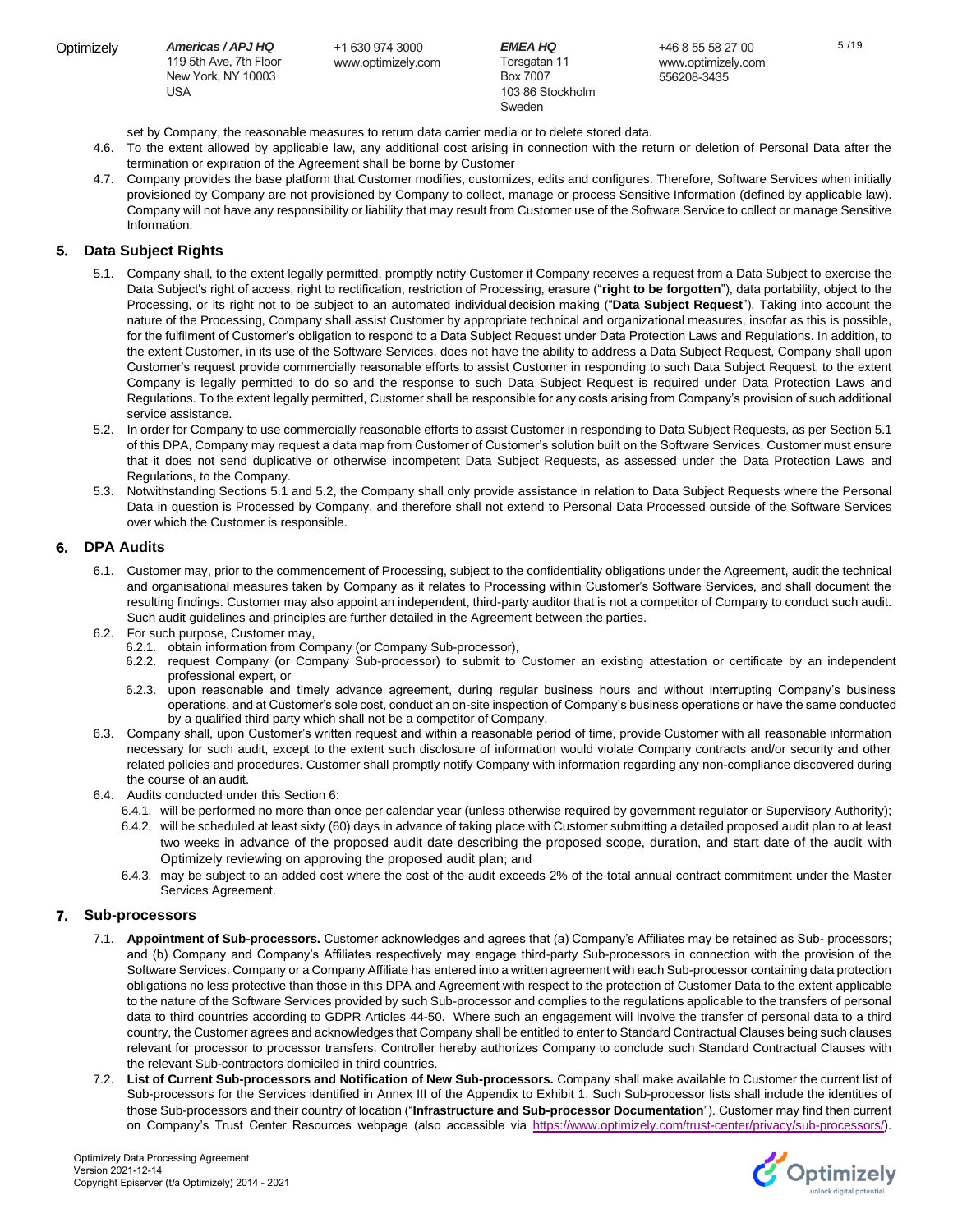+1 630 974 3000 www.optimizely.com *EMEA HQ* Torsgatan 11 Box 7007 103 86 Stockholm Sweden

Company shall provide Notification of a new Sub-processor(s) before authorizing any new Sub-processor(s) to Process Personal Data in connection with the provision of the applicable Services. Such Notification is provided at<https://status.optimizely.com/> and functionality for subscription is available at web page.

- 7.3. **Objection Right for New Sub-processors.** Customer may object to Company's use of a new Sub-processor by notifying Company promptly in writing within thirty (30) days after receipt of Company's notice in accordance with the mechanism set out in the Agreement. In the event Customer objects to a new Sub-processor, as permitted in the preceding sentence, Company will use reasonable efforts to make available to Customer a change in the Software Services or recommend a commercially reasonable change to Customer's configuration or use of the Software Services to avoid Processing of Personal Data by the objected-to new Sub- processor without unreasonably burdening the Customer. If Company is unable to make available such change within a reasonable period of time, which shall not exceed thirty (30) days, Customer may terminate the applicable Agreement and/or Order(s) with respect only to those Software Services which cannot be provided by Company without the use of the objected-to new Sub-processor by providing written notice to Company. Company will refund any prepaid, unused fees following the effective date of termination with respect to such terminated Software Services.
- 7.4. **Liability.** Company shall be liable for the acts and omissions of its Sub-processors to the same extent Company would be liable if performing the services of each Sub-processor directly under the terms of this DPA, except as otherwise set forth in the Agreement.

## 8. **Duties to Inform, Mandatory Written Form, Choice of Law, Additional Terms**

- 8.1. Where Customer's Personal Data becomes subject to search and seizure, an attachment order, confiscation during bankruptcy or insolvency proceedings, or similar events or measures by third parties while being Processed, Company shall inform Customer without undue delay. Company shall, without undue delay, notify to all pertinent parties in such action, that any Personal Data affected thereby is in Customer's sole property and area of responsibility, that Personal Data is at Controller's sole disposition, and that Controller is the responsible body in the sense of Data Protection Laws and Regulations.
- 8.2. With respect to updates and changes to this DPA, Company shall be entitled to make amendments or changes to the terms of this DPA upon giving Customer at least ninety (90) days' prior notice where such amendments or changes are required in its reasonable opinion as a result of any changes to the requirements of Data Protection Laws and Regulations. Such amendments and changes shall include the introduction of replacement or additional SCCs to those contained in Appendix 1 in the form of any standard data protection clauses adopted under GDPR Art 46 from time to time and any other changes of a type contemplated in Exhibit 3 (Supplementary Measures). Subject to the foregoing provisions of this Section, the terms that apply in the 'Amendment; No Waiver' Section 10 in the EUSA shall apply.
- 8.3. In the event that Software Services are covered by more than one transfer mechanism, the transfer of Personal Data will be subject to a single transfer mechanism in accordance with the following order of precedence: (1) the Company Processor BCR, and. (2) the Standard Contractual Clauses.
- 8.4. Where individual regulations of this DPA are invalid or unenforceable, the validity and enforceability of the other regulations of this DPA shall not be affected.
- 8.5. The SCCs will apply to the processing of Personal Data by Processor under the Agreement. Upon the incorporation of this DPA into the Agreement, the parties indicated in Section 9 below (Parties to this DPA) are agreeing to the SCCs and all appendixes attached thereto as updated in accordance with Section 8.2 from time to time.
- 8.6. Without prejudice to Section 8.7 where it applies, the SCCs apply only to Personal Data that is transferred from the European Economic Area (EEA) to outside the EEA, either directly or via onward transfer, to any country or recipient: (i) not recognized by the European Commission as providing an adequate level of protection for personal data (as described in the GDPR), and (ii) not covered by a suitable framework recognized by the relevant authorities or courts as providing an adequate level of protection for personal data, including but not limited to binding corporate rules for processors.
- 8.7. Where the relevant Data Protection Laws and Regulations are the laws and regulations of the United Kingdom, SCCs approved under UK GDPR Art 46 may apply to Personal Data that is transferred from the United Kingdom to a third country, either directly or via onward transfer, to any country or recipient: (i) not recognized by regulations made under the Data Protection Act 2018 as providing an adequate level of protection for personal data (as described in the GDPR), and (ii) not covered by a suitable framework recognized by the relevant authorities or courts as providing an adequate level of protection for personal data, including but not limited to binding corporate rules for processors.

#### 8.8. **Additional European Specific Provisions:**

- 8.8.1. GDPR. Company will Process Personal Data in accordance with the GDPR requirements directly applicable to Company's provision of its Software Services.
- 8.8.2. Data Protection Impact Assessment. upon Customer's request, Company shall provide Customer with reasonable cooperation and assistance needed to fulfil Customer's obligation under the GDPR to carry out a data protection impact assessment related to Customer's use of the Software Services, to the extent Customer does not otherwise have access to the relevant information, and to the extent such information is available to Company. Company shall provide reasonable assistance to Customer in the cooperation or prior consultation with the Supervisory Authority in the performance of its tasks relating to Section 8.8.2 of this DPA, to the extent required under the GDPR.
- 8.8.3. Transfer mechanisms for data transfers. Subject to the additional terms in Annex II of Exhibit 1, Company makes available the transfer mechanisms listed below which shall apply, in the order of precedence as set out in Section 8.3, to any transfers of Personal Data under this DPA from the European Union, the European Economic Area and/or their member states, Switzerland and the United Kingdom to countries which do not ensure an adequate level of data protection within the meaning of Data Protection Laws and Regulations of the foregoing territories, to the extent such transfers are subject to such Data Protection Laws and Regulations:
	- 8.8.3.1. The Company BCRs apply to the Software Services listed in the Agreement and/or Order(s) and subject to this DPA;
	- 8.8.3.2. The SCCs set forth in Exhibit 1 to this DPA apply to the Software Services listed in the Agreement and/or Order(s) which are required for Company Software Services support purposes only.

The transfer mechanisms referenced in this Section 8.8.3 are made available to apply to Processing of Personal Data subject to the restrictions and controls contemplated under this DPA and, in particular, but without limitation, on the basis that Customer shall:

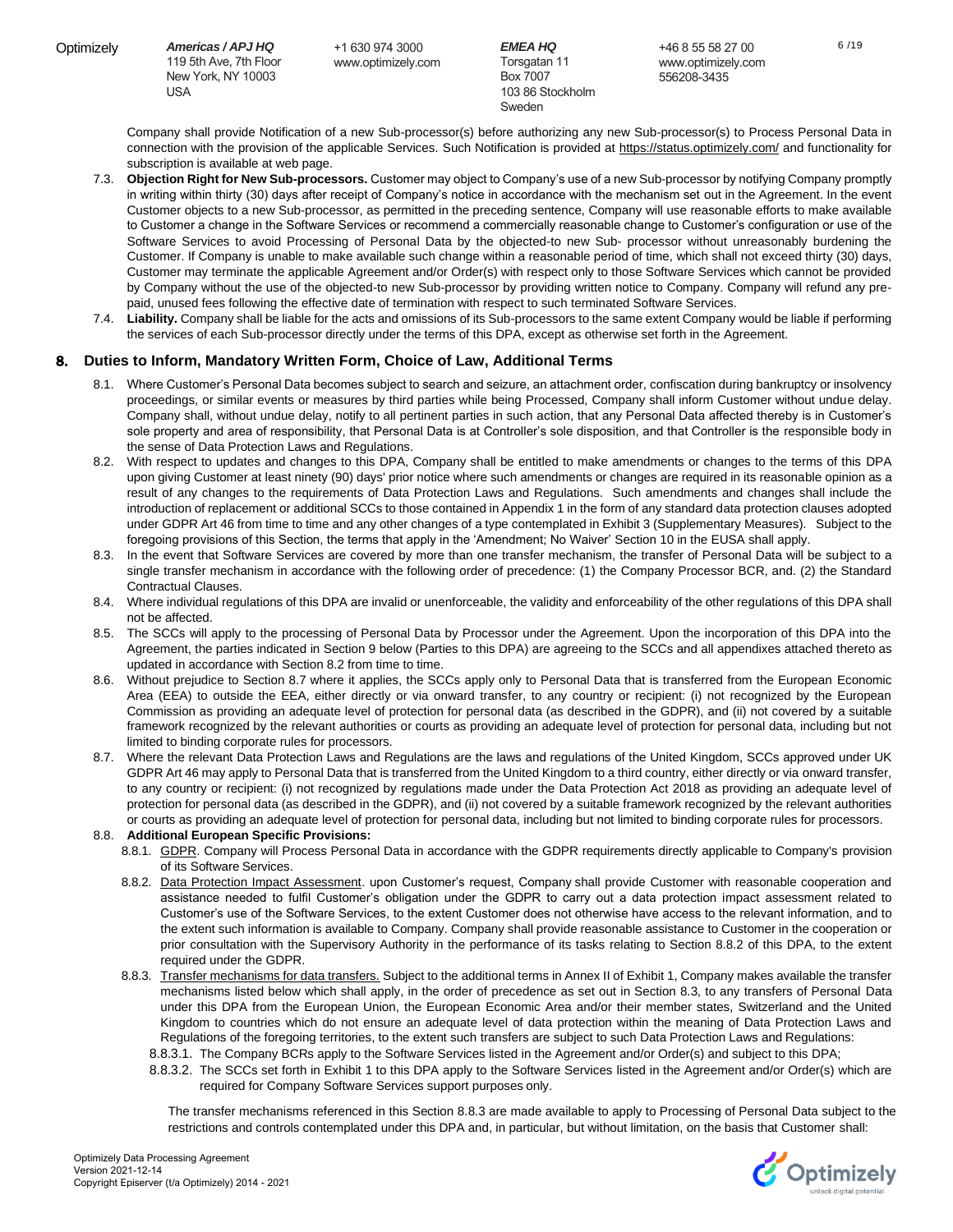+1 630 974 3000 www.optimizely.com

*EMEA HQ* Torsgatan 11 Box 7007 103 86 Stockholm Sweden

- 8.8.3.3. not Process Personal Data in contravention of any Software Service prohibitions or limitations on the Processing of Personal Data referenced in Section 2.1; and
- 8.8.3.4. notify Company of any Geofencing restrictions required in terms of Exhibit 3 (Supplementary Measures) so that appropriate Geofencing restrictions can be applied; and

accordingly, Customer agrees that, as Controller, it is solely responsible for compliance with the requirements of Data Protection Laws and Regulations with regard to any Processing of Personal Data under this DPA which involves transfers of Personal Data which occur in contravention of Section 8.8.3.3 or because required Geofencing restrictions were not implemented as a result of a failure by Customer to notify Company of the requirement for them under Section 8.8.3.4. The provisions of this Section 8.8.3 are also without prejudice to the provisions of Section 2.4.3 where they apply.

## 9. **Parties to the DPA**

- 9.1. The Section "HOW THIS DPA APPLIES" specifies which Company entity is party to this DPA. In addition, The Company entity listed in the Standard Contractual Clauses in Exhibit 1 (or any SCCs that replace them as contemplated under Exhibit 3 (Supplementary Measures) is a party to the SCCs. Any other Company entities not named are not a party to this DPA or the Standard Contractual Clauses. Where Company is a different legal entity than Optimizely Inc. or Episerver, Inc., Company is carrying out the obligations of the data importer as set out in SCCs on behalf of Optimizely Inc. or Episerver, Inc. Further the section "Limitations of Liability" in the Agreement shall apply to this DPA.
- 9.2. Authorized Affiliates. Parties acknowledge and agree that, by executing the Agreement, Customer enters into the DPA on behalf of itself and, as applicable, in the name and on behalf of its Authorized Affiliates, thereby establishing a separate DPA between Company and each such Authorized Affiliate subject to the provisions of the Agreement and this Section 9 and Section 10. Each Authorized Affiliate agrees to be bound by the obligations under this DPA and, to the extent applicable, the Agreement. For the avoidance of doubt, an Authorized Affiliate is not and does not become a party to the Agreement and is only a party to the DPA. All access to and use of the Software Services and Customer Data by Authorized Affiliates must comply with the terms and conditions of the Agreement and any violation of the terms and conditions of the Agreement by an Authorized Affiliate shall be deemed a violation by Customer.
	- 9.2.1. Communication. The Customer that is the contracting party to the Agreement shall remain responsible for coordinating all communication with Company under this DPA and be entitled to make and receive any communication in relation to this DPA on behalf of its Authorized Affiliates.
	- 9.2.2. Rights of Authorized Affiliates. Where an Authorized Affiliate becomes a party to the DPA with Company, it shall to the extent required under applicable Data Protection Laws and Regulations be entitled to exercise the rights and seek remedies under this DPA, subject to the following:
		- 9.2.2.1. Except where applicable Data Protection Laws and Regulations require the Authorized Affiliate to exercise a right or seek any remedy under this DPA against Company directly by itself, the parties agree that (i) solely Customer that is the contracting party to the Agreement shall exercise any such right or seek any such remedy on behalf of the Authorized Affiliate, and (ii) Customer that is the contracting party to the Agreement shall exercise any such rights under this DPA not separately for each Authorized Affiliate individually but in a combined manner for all of its Authorized Affiliates together (as set forth, for example, in Section 9.2.4. below).
		- 9.2.2.2. Parties agree that Customer that is the contracting party to the Agreement shall, when carrying out an on- site audit of the procedures relevant to the protection of Personal Data, take all reasonable measures to limit any impact on Company and its Sub-Processors by combining, to the extent reasonably possible, several audit requests carried out on behalf of different Authorized Affiliates in one single audit.

#### 10. **Legal Effect**

This DPA shall only become legally binding between Customer and Company when the formalities steps set out in the Section "HOW TO EXECUTE THIS DPA" above have been fully completed.

#### *Parties' authorized signatories have duly executed this Agreement:*

| Company:        | <b>Customer:</b>                 |
|-----------------|----------------------------------|
| Signature:      | Signature:                       |
| Print name:     | Print name:                      |
| Title:          | Title: The Contract of the Title |
| Place and Date: | Place and Date:                  |

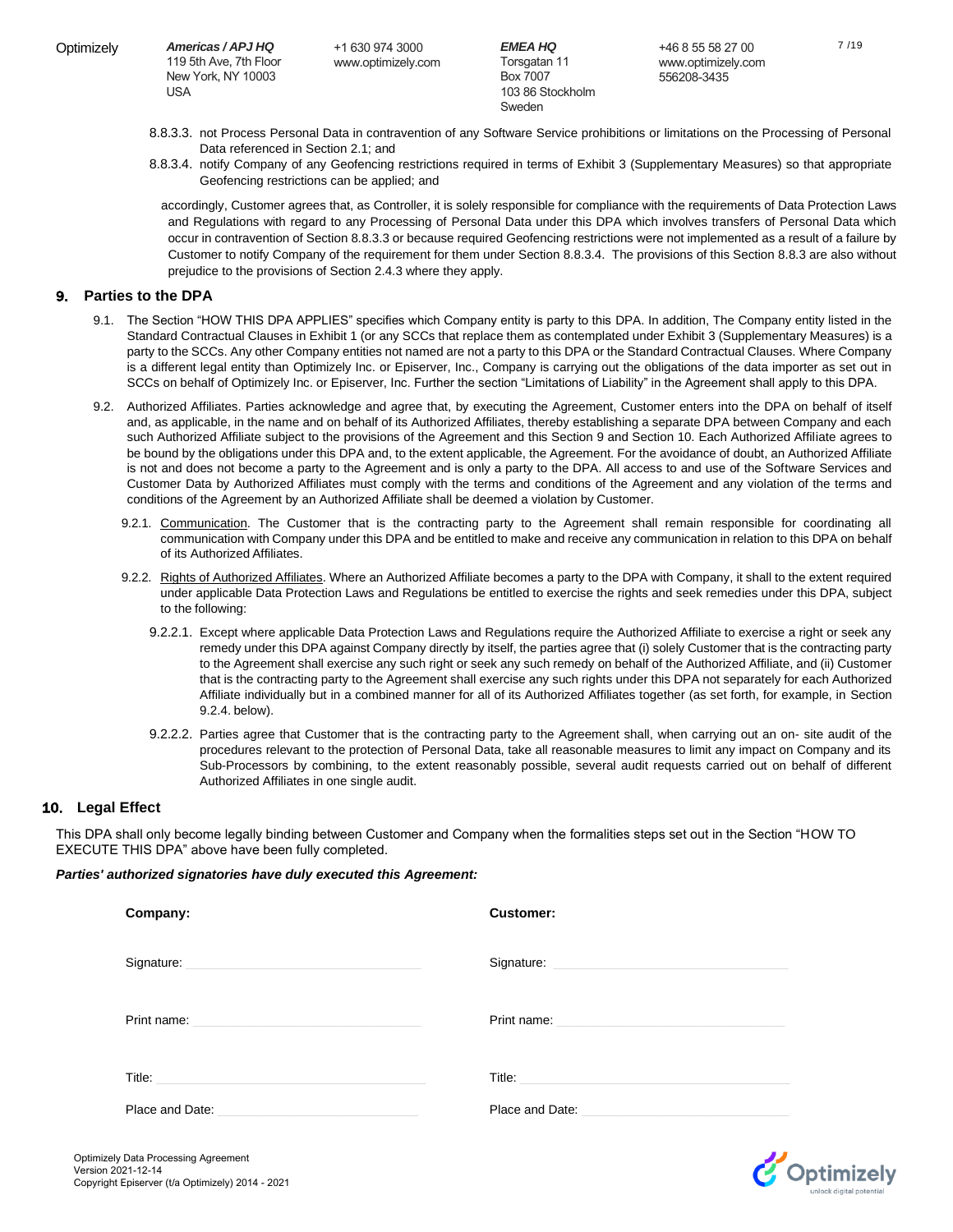+1 630 974 3000 www.optimizely.com

*EMEA HQ* Torsgatan 11 Box 7007 103 86 Stockholm Sweden

+46 8 55 58 27 00 www.optimizely.com 556208-3435

**EXHIBIT 1**

# **Standard Contractual Clauses (Controllers to Processors)**

## **Clause 1**

### Purpose and scope

- (a) The purpose of these standard contractual clauses is to ensure compliance with the requirements of Regulation (EU) 2016/679 of the European Parliament and of the Council of 27 April 2016 on the protection of natural persons with regard to the processing of personal data and on the free movement of such data (General Data Protection Regulation) for the transfer of personal data to a third country.
- (b) The Parties:
	- i. the natural or legal person(s), public authority/ies, agency/ies or other body/ies (hereinafter "entity/ies") transferring the personal data, as listed in Annex I.A. (hereinafter each "data exporter"), and
	- ii. the entity/ies in a third country receiving the personal data from the data exporter, directly or indirectly via another entity also Party to these Clauses, as listed in Annex I.A. (hereinafter each "data importer").

have agreed to these standard contractual clauses (hereinafter: "Clauses").

- (c) These Clauses apply with respect to the transfer of personal data as specified in Annex I.B.
- (d) The Appendix to these Clauses containing the Annexes referred to therein forms an integral part of these Clauses

### **Clause 2**

### **Effect and invariability of the Clauses**

- (a) These Clauses set out appropriate safeguards, including enforceable data subject rights and effective legal remedies, pursuant to Article 46(1), and Article 46 (2)(c) of Regulation (EU) 2016/679 and, with respect to data transfers from controllers to processors and/or processors to processors, standard contractual clauses pursuant to Article 28(7) of Regulation (EU) 2016/679, provided they are not modified, except to select the appropriate Module(s) or to add or update information in the Appendix. This does not prevent the Parties from including the standard contractual clauses laid down in these Clauses in a wider contract, and/or to add other clauses or additional safeguards provided that they do not contradict, directly or indirectly these Clauses or prejudice the fundamental rights or freedoms of data subjects.
- (b) These Clauses are without prejudice to obligations to which the data exporter is subject by virtue of Regulation (EU) 2016/679.

#### **Clause 3**

#### Third-party beneficiaries

- (a) Data subjects may invoke and enforce these Clauses, as third-party beneficiaries, against the data exporter and / or data importer, with the following exceptions:
	- i. Clause 1, Clause 2, Clause 3, Clause 6, Clause 7;
	- ii. Clause 8.1(b), 8.9(a), (c), (d) and (e);
	- iii. Clause  $9(a)$ ,  $(c)$ ,  $(d)$  and  $(e)$
	- iv. Clause  $12(a)$ ,  $(d)$  and  $(f)$ ;
	- v. Clause 13;
	- vi. Clause 15.1(c), (d) and (e);
	- vii. Clause 16(e); and
	- viii. Clause 18(a) and (b).
- (b) Paragraph (a) is without prejudice to rights of data subjects under Regulation (EU) 2016/679.

#### **Clause 4**

#### Interpretation

- (a) Where these Clauses use terms that are defined in Regulation (EU) 2016/679, those terms shall have the same meaning as in that Regulation.
- (b) These Clauses shall be read and interpreted in the light of the provisions of Regulation (EU) 2016/679.
- (c) These Clauses shall not be interpreted in a way that conflicts with rights and obligations provided for in Regulation (EU) 2016/679.

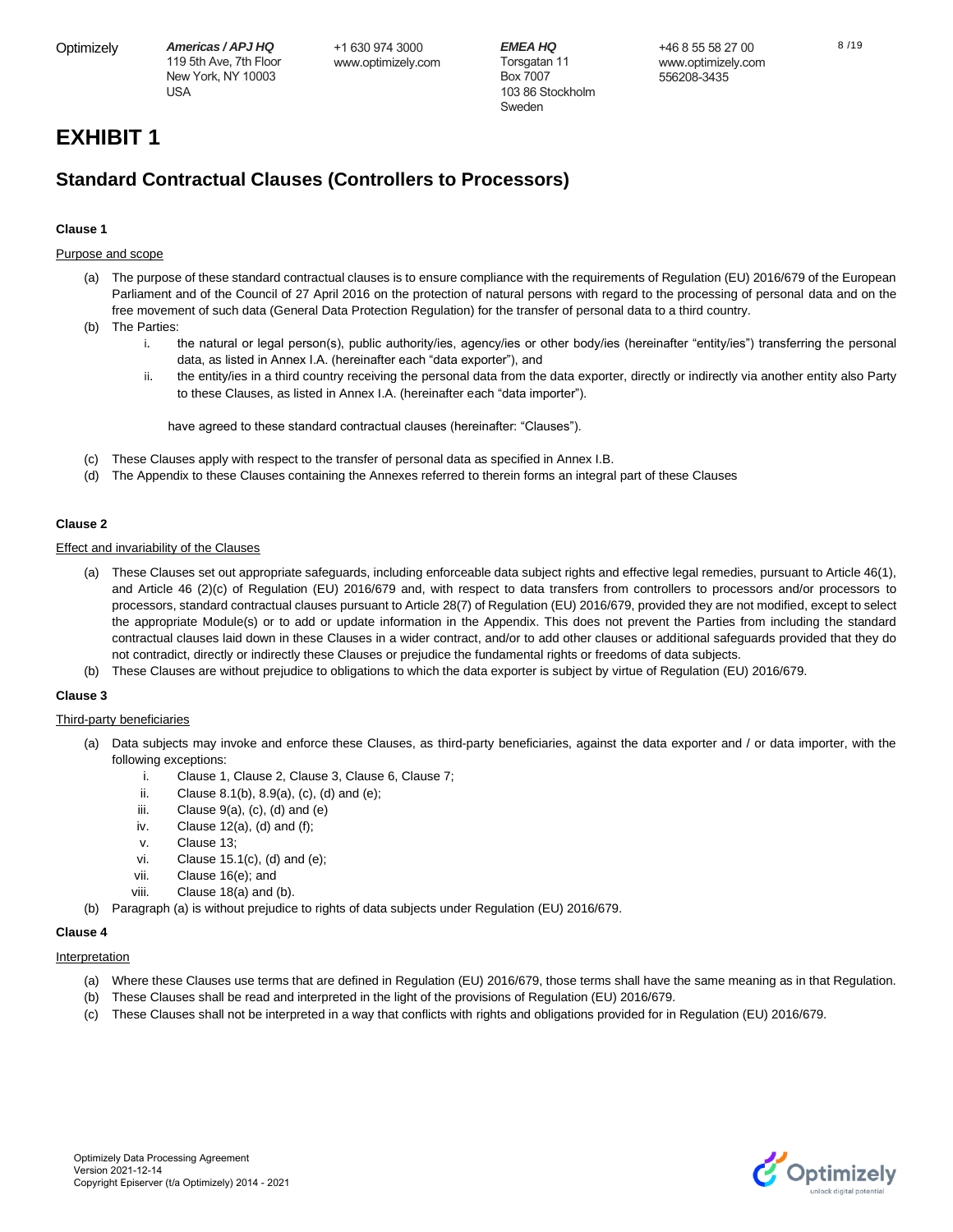+1 630 974 3000 www.optimizely.com *EMEA HQ* Torsgatan 11 Box 7007 103 86 Stockholm Sweden

9 /19

## **Clause 5**

#### Hierarchy

In the event of a contradiction between these Clauses and the provisions of related agreements between the Parties, existing at the time these Clauses are agreed or entered into thereafter, these Clauses shall prevail.

#### **Clause 6**

#### Description of the transfer(s)

The details of the transfer(s), and in particular the categories of personal data that are transferred and the purpose(s) for which they are transferred, are specified in Annex I.B.

#### **Clause 7**

Docking clause

- (a) An entity that is not a Party to these Clauses may, with the agreement of the Parties, accede to these Clauses at any time, either as a data exporter or as a data importer, by completing the Appendix and signing Annex I.A.
- (b) Once it has completed the Appendix and signed Annex I.A, the acceding entity shall become a Party to these Clauses and have the rights and obligations of a data exporter or data importer in accordance with its designation in Annex I.A.
- (c) The acceding entity shall have no rights or obligations arising under these Clauses from the period prior to becoming a Party.

## **SECTION II – OBLIGATIONS OF THE PARTIES**

#### **Clause 8**

#### Data protection safeguards

The data exporter warrants that it has used reasonable efforts to determine that the data importer is able, through the implementation of appropriate technical and organisational measures, to satisfy its obligations under these Clauses.

#### 8.1 *Instructions*

- (a) The data importer shall process the personal data only on documented instructions from the data exporter. The data exporter may give such instructions throughout the duration of the contract.
- (b) The data importer shall immediately inform the data exporter if it is unable to follow those instructions

#### 8.2 *Purpose limitation*

The data importer shall process the personal data only for the specific purpose(s) of the transfer, as set out in Annex I.B, unless on further instructions from the data exporter.

#### 8.3 *Transparency*

On request, the data exporter shall make a copy of these Clauses, including the Appendix as completed by the Parties, available to the data subject free of charge. To the extent necessary to protect business secrets or other confidential information, including the measures described in Annex II and personal data, the data exporter may redact part of the text of the Appendix to these Clauses prior to sharing a copy, but shall provide a meaningful summary where the data subject would otherwise not be able to understand the content or exercise his/her rights. On request, the Parties shall provide the data subject with the reasons for the redactions, to the extent possible without revealing the redacted information. This Clause is without prejudice to the obligations of the data exporter under Articles 13 and 14 of Regulation (EU) 2016/679.

#### 8.4 *Accuracy*

If the data importer becomes aware that the personal data it has received is inaccurate, or has become outdated, it shall inform the data exporter without undue delay. In this case, the data importer shall cooperate with the data exporter to erase or rectify the data.

#### 8.5 *Duration of processing and erasure or return of data*

Processing by the data importer shall only take place for the duration specified in Annex I.B. After the end of the provision of the processing services, the data importer shall, at the choice of the data exporter, delete all personal data processed on behalf of the data exporter and certify to the data exporter that it has done so, or return to the data exporter all personal data processed on its behalf and delete existing copies. Until the data is deleted or returned, the data importer shall continue to ensure compliance with these Clauses. In case of local laws applicable to the data importer that prohibit return or deletion of the personal data, the data importer warrants that it will continue to ensure compliance with these Clauses and will only process it to the extent and for as long as required under that local law. This is without prejudice to Clause 14, in particular the requirement for the data importer under Clause 14(e) to notify the data exporter throughout the duration of the contract if it has reason to believe that it is or has become subject to laws or practices not in line with the requirements under Clause 14(a).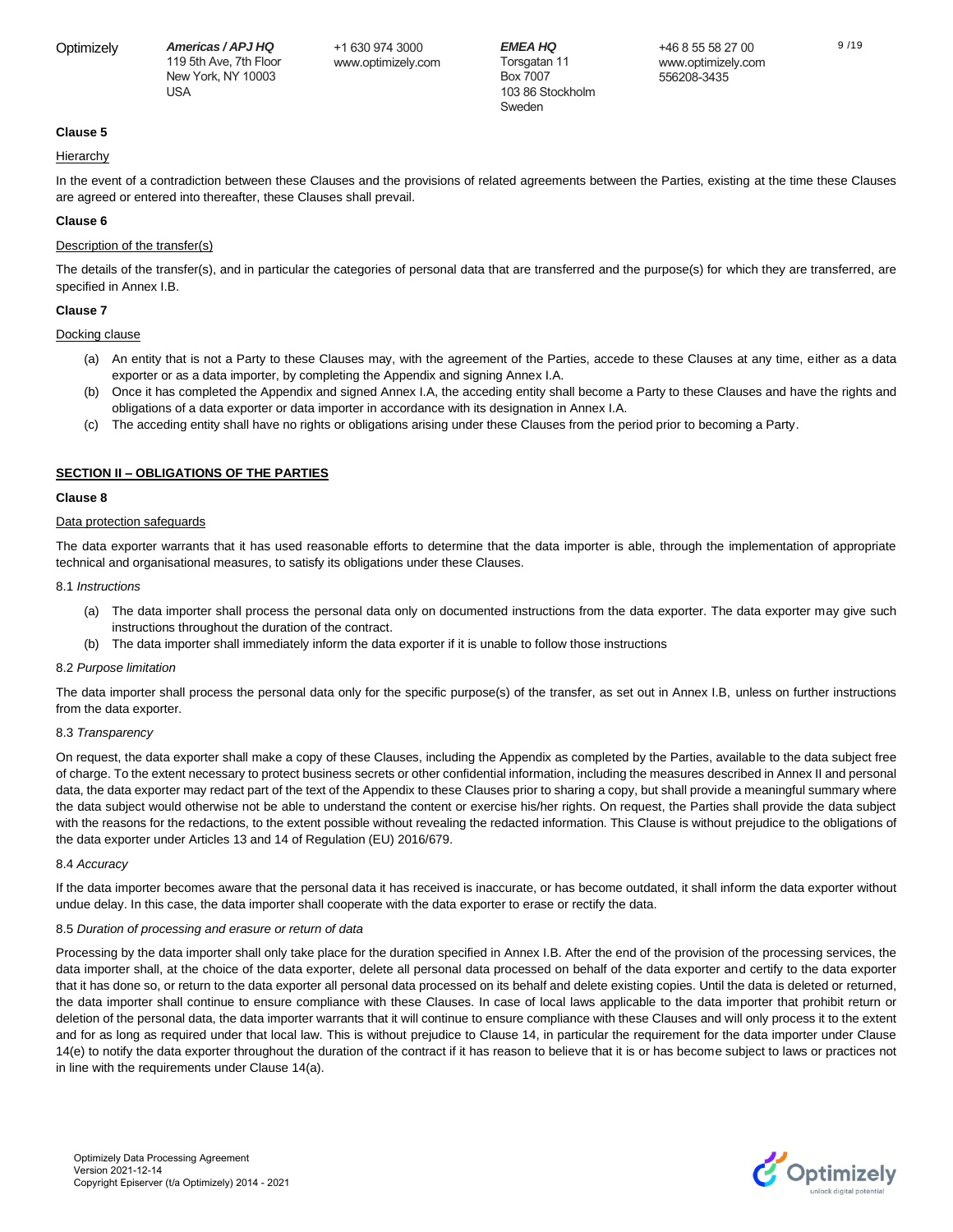+1 630 974 3000 www.optimizely.com

*EMEA HQ* Torsgatan 11 Box 7007 103 86 Stockholm Sweden

+46 8 55 58 27 00 www.optimizely.com 556208-3435

- (a) The data importer and, during transmission, also the data exporter shall implement appropriate technical and organisational measures to ensure the security of the data, including protection against a breach of security leading to accidental or unlawful destruction, loss, alteration, unauthorised disclosure or access to that data (hereinafter "personal data breach"). In assessing the appropriate level of security, the Parties shall take due account of the state of the art, the costs of implementation, the nature, scope, context and purpose(s) of processing and the risks involved in the processing for the data subjects. The Parties shall in particular consider having recourse to encryption or pseudonymisation, including during transmission, where the purpose of processing can be fulfilled in that manner. In case of pseudonymisation, the additional information for attributing the personal data to a specific data subject shall, where possible, remain under the exclusive control of the data exporter. In complying with its obligations under this paragraph, the data importer shall at least implement the technical and organisational measures specified in Annex II. The data importer shall carry out regular checks to ensure that these measures continue to provide an appropriate level of security.
- (b) The data importer shall grant access to the personal data to members of its personnel only to the extent strictly necessary for the implementation, management and monitoring of the contract. It shall ensure that persons authorised to process the personal data have committed themselves to confidentiality or are under an appropriate statutory obligation of confidentiality.
- (c) In the event of a personal data breach concerning personal data processed by the data importer under these Clauses, the data importer shall take appropriate measures to address the breach, including measures to mitigate its adverse effects. The data importer shall also notify the data exporter without undue delay after having become aware of the breach. Such notification shall contain the details of a contact point where more information can be obtained, a description of the nature of the breach (including, where possible, categories and approximate number of data subjects and personal data records concerned), its likely consequences and the measures taken or proposed to address the breach including, where appropriate, measures to mitigate its possible adverse effects. Where, and in so far as, it is not possible to provide all information at the same time, the initial notification shall contain the information then available and further information shall, as it becomes available, subsequently be provided without undue delay.
- (d) The data importer shall cooperate with and assist the data exporter to enable the data exporter to comply with its obligations under Regulation (EU) 2016/679, in particular to notify the competent supervisory authority and the affected data subjects, taking into account the nature of processing and the information available to the data importer.

#### 8.7 *Sensitive data*

Where the transfer involves personal data revealing racial or ethnic origin, political opinions, religious or philosophical beliefs, or trade union membership, genetic data, or biometric data for the purpose of uniquely identifying a natural person, data concerning health or a person's sex life or sexual orientation, or data relating to criminal convictions and offences (hereinafter "sensitive data"), the data importer shall apply the specific restrictions and/or additional safeguards described in Annex I.B.

#### 8.8 *Onward transfers*

The data importer shall only disclose the personal data to a third party on documented instructions from the data exporter. In addition, the data may only be disclosed to a third party located outside the European Union (in the same country as the data importer or in another third country, hereinafter "onward transfer") if the third party is or agrees to be bound by these Clauses or if:

- i. the onward transfer is to a country benefitting from an adequacy decision pursuant to Article 45 of Regulation (EU) 2016/679 that covers the onward transfer;
- ii. (the third party otherwise ensures appropriate safeguards pursuant to Articles 46 or 47 Regulation of (EU) 2016/679 with respect to the processing in question;
- iii. the onward transfer is necessary for the establishment, exercise or defence of legal claims in the context of specific administrative, regulatory or judicial proceedings; or
- iv. the onward transfer is necessary in order to protect the vital interests of the data subject or of another natural person.

Any onward transfer is subject to compliance by the data importer with all the other safeguards under these Clauses, in particular purpose limitation.

#### 8.9 *Documentation and compliance*

- (a) The data importer shall promptly and adequately deal with enquiries from the data exporter that relate to the processing under these Clauses.
- (b) The Parties shall be able to demonstrate compliance with these Clauses. In particular, the data importer shall keep appropriate documentation on the processing activities carried out on behalf of the data exporter.
- (c) The data importer shall make available to the data exporter all information necessary to demonstrate compliance with the obligations set out in these Clauses and at the data exporter's request, allow for and contribute to audits of the processing activities covered by these Clauses, at reasonable intervals or if there are indications of noncompliance. In deciding on a review or audit, the data exporter may take into account relevant certifications held by the data importer.
- (d) The data exporter may choose to conduct the audit by itself or mandate an independent auditor. Audits may include inspections at the premises or physical facilities of the data importer and shall, where appropriate, be carried out with reasonable notice.
- (e) The Parties shall make the information referred to in paragraphs (b) and (c), including the results of any audits, available to the competent supervisory authority on request.



10 /19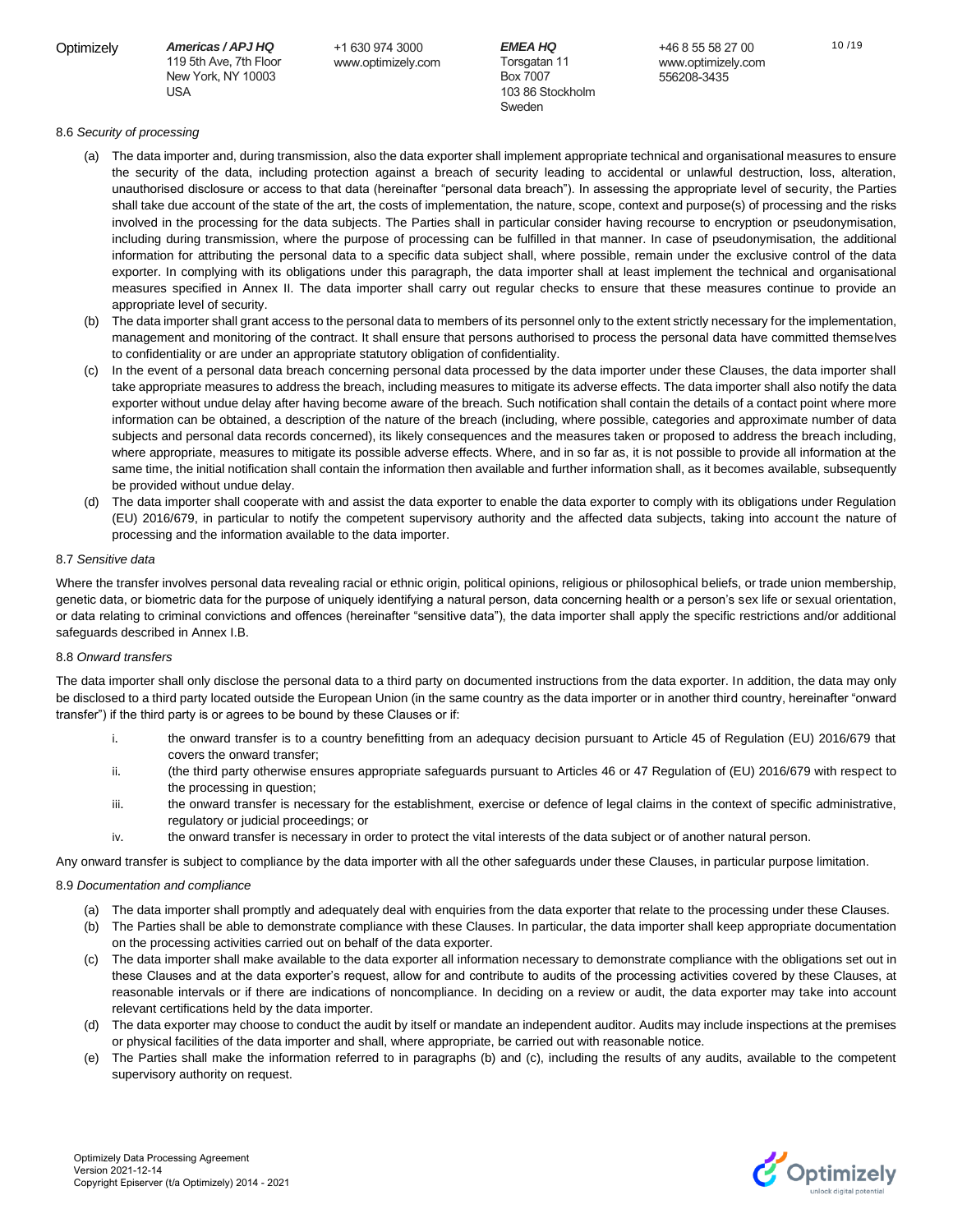+1 630 974 3000 www.optimizely.com

*EMEA HQ* Torsgatan 11 Box 7007 103 86 Stockholm Sweden

+46 8 55 58 27 00 www.optimizely.com 556208-3435

11 /19

#### **Clause 9**

#### Use of sub-processors

- (a) The data importer has the data exporter's general authorisation for the engagement of sub-processor(s) from an agreed list. The data importer shall specifically inform the data exporter in writing of any intended changes to that list through the addition or replacement of subprocessors at least thirty (30) days in advance, thereby giving the data exporter sufficient time to be able to object to such changes prior to the engagement of the sub-processor(s). The data importer shall provide the data exporter with the information necessary to enable the data exporter to exercise its right to object.
- (b) Where the data importer engages a sub-processor to carry out specific processing activities (on behalf of the data exporter), it shall do so by way of a written contract that provides for, in substance, the same data protection obligations as those binding the data importer under these Clauses, including in terms of third-party beneficiary rights for data subjects.8 The Parties agree that, by complying with this Clause, the data importer fulfils its obligations under Clause 8.8. The data importer shall ensure that the sub-processor complies with the obligations to which the data importer is subject pursuant to these Clauses.
- (c) The data importer shall provide, at the data exporter's request, a copy of such a subprocessor agreement and any subsequent amendments to the data exporter. To the extent necessary to protect business secrets or other confidential information, including personal data, the data importer may redact the text of the agreement prior to sharing a copy.
- (d) The data importer shall remain fully responsible to the data exporter for the performance of the sub-processor's obligations under its contract with the data importer. The data importer shall notify the data exporter of any failure by the sub-processor to fulfil its obligations under that contract.
- (e) The data importer shall agree a third-party beneficiary clause with the sub-processor whereby in the event the data importer has factually disappeared, ceased to exist in law or has become insolvent - the data exporter shall have the right to terminate the sub-processor contract and to instruct the sub-processor to erase or return the personal data.

#### **Clause 10**

## Data subject rights

- (a) The data importer shall promptly notify the data exporter of any request it has received from a data subject. It shall not respond to that request itself unless it has been authorised to do so by the data exporter.
- (b) The data importer shall assist the data exporter in fulfilling its obligations to respond to data subjects' requests for the exercise of their rights under Regulation (EU) 2016/679. In this regard, the Parties shall set out in Annex II the appropriate technical and organisational measures, taking into account the nature of the processing, by which the assistance shall be provided, as well as the scope and the extent of the assistance required.
- (c) In fulfilling its obligations under paragraphs (a) and (b), the data importer shall comply with the instructions from the data exporter.

#### **Clause 11**

#### **Redress**

- (a) The data importer shall inform data subjects in a transparent and easily accessible format, through individual notice or on its website, of a contact point authorised to handle complaints. It shall deal promptly with any complaints it receives from a data subject.
- (b) In case of a dispute between a data subject and one of the Parties as regards compliance with these Clauses, that Party shall use its best efforts to resolve the issue amicably in a timely fashion. The Parties shall keep each other informed about such disputes and, where appropriate, cooperate in resolving them.
- (c) Where the data subject invokes a third-party beneficiary right pursuant to Clause 3, the data importer shall accept the decision of the data subject to:
	- i. lodge a complaint with the supervisory authority in the Member State of his/her habitual residence or place of work, or the competent supervisory authority pursuant to Clause 13;
	- ii. refer the dispute to the competent courts within the meaning of Clause 18.
- (d) The Parties accept that the data subject may be represented by a not-for-profit body, organisation or association under the conditions set out in Article 80(1) of Regulation (EU) 2016/679.
- (e) The data importer shall abide by a decision that is binding under the applicable EU or Member State law.
- (f) The data importer agrees that the choice made by the data subject will not prejudice his/her substantive and procedural rights to seek remedies in accordance with applicable laws.

#### **Clause 12**

#### **Liability**

- (a) Each Party shall be liable to the other Party/ies for any damages it causes the other Party/ies by any breach of these Clauses.
- (b) The data importer shall be liable to the data subject, and the data subject shall be entitled to receive compensation, for any material or nonmaterial damages the data importer or its sub-processor causes the data subject by breaching the third-party beneficiary rights under these Clauses.
- (c) Notwithstanding paragraph (b), the data exporter shall be liable to the data subject, and the data subject shall be entitled to receive compensation, for any material or non-material damages the data exporter or the data importer (or its sub-processor) causes the data subject by breaching the third-party beneficiary rights under these Clauses. This is without prejudice to the liability of the data exporter and, where the data exporter is a

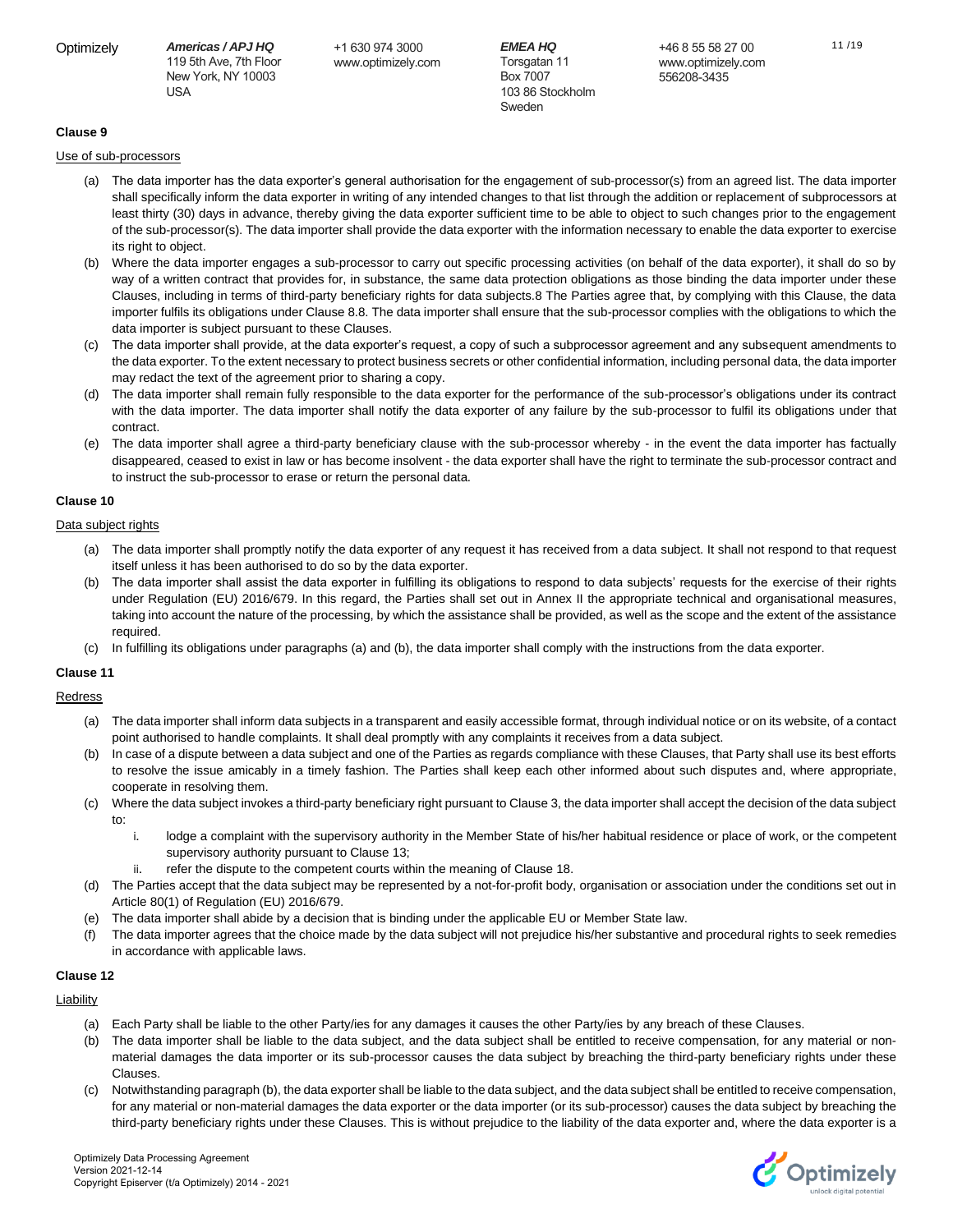+1 630 974 3000 www.optimizely.com

*EMEA HQ* Torsgatan 11 Box 7007 103 86 Stockholm Sweden

12 /19

processor acting on behalf of a controller, to the liability of the controller under Regulation (EU) 2016/679 or Regulation (EU) 2018/1725, as applicable.

- (d) The Parties agree that if the data exporter is held liable under paragraph (c) for damages caused by the data importer (or its sub-processor), it shall be entitled to claim back from the data importer that part of the compensation corresponding to the data importer's responsibility for the damage.
- (e) Where more than one Party is responsible for any damage caused to the data subject as a result of a breach of these Clauses, all responsible Parties shall be jointly and severally liable and the data subject is entitled to bring an action in court against any of these Parties.
- (f) The Parties agree that if one Party is held liable under paragraph (e), it shall be entitled to claim back from the other Party/ies that part of the compensation corresponding to its / their responsibility for the damage.
- (g) The data importer may not invoke the conduct of a sub-processor to avoid its own liability.

### **Clause 13**

Supervision

(a) Where the data exporter is established in an EU Member State: The supervisory authority with responsibility for ensuring compliance by the data exporter with Regulation (EU) 2016/679 as regards the data transfer, as indicated in Annex I.C, shall act as competent supervisory authority.

Where the data exporter is not established in an EU Member State, but falls within the territorial scope of application of Regulation (EU) 2016/679 in accordance with its Article 3(2) and has appointed a representative pursuant to Article 27(1) of Regulation (EU) 2016/679:] The supervisory authority of the Member State in which the representative within the meaning of Article 27(1) of Regulation (EU) 2016/679 is established, as indicated in Annex I.C, shall act as competent supervisory authority.

Where the data exporter is not established in an EU Member State, but falls within the territorial scope of application of Regulation (EU) 2016/679 in accordance with its Article 3(2) without however having to appoint a representative pursuant to Article 27(2) of Regulation (EU) 2016/679:] The supervisory authority of one of the Member States in which the data subjects whose personal data is transferred under these Clauses in relation to the offering of goods or services to them, or whose behaviour is monitored, are located, as indicated in Annex I.C, shall act as competent supervisory authority.

(b) The data importer agrees to submit itself to the jurisdiction of and cooperate with the competent supervisory authority in any procedures aimed at ensuring compliance with these Clauses. In particular, the data importer agrees to respond to enquiries, submit to audits and comply with the measures adopted by the supervisory authority, including remedial and compensatory measures. It shall provide the supervisory authority with written confirmation that the necessary actions have been taken.

#### **SECTION III – LOCAL LAWS AND OBLIGATIONS IN CASE OF ACCESS BY PUBLIC AUTHORITIES**

#### **Clause 14**

Local laws affecting compliance with the Clauses.

- (a) The Parties warrant that they have no reason to believe that the laws and practices in the third country of destination applicable to the processing of the personal data by the data importer, including any requirements to disclose personal data or measures authorising access by public authorities, prevent the data importer from fulfilling its obligations under these Clauses. This is based on the understanding that laws and practices that respect the essence of the fundamental rights and freedoms and do not exceed what is necessary and proportionate in a democratic society to safeguard one of the objectives listed in Article 23(1) of Regulation (EU) 2016/679, are not in contradiction with these **Clauses**
- (b) The Parties declare that in providing the warranty in paragraph (a), they have taken due account in particular of the following elements:
	- i. the specific circumstances of the transfer, including the length of the processing chain, the number of actors involved and the transmission channels used; intended onward transfers; the type of recipient; the purpose of processing; the categories and format of the transferred personal data; the economic sector in which the transfer occurs; the storage location of the data transferred;
	- ii. the laws and practices of the third country of destination– including those requiring the disclosure of data to public authorities or authorising access by such authorities – relevant in light of the specific circumstances of the transfer, and the applicable limitations and safeguards;
	- iii. any relevant contractual, technical or organisational safeguards put in place to supplement the safeguards under these Clauses, including measures applied during transmission and to the processing of the personal data in the country of destination.
- (c) The data importer warrants that, in carrying out the assessment under paragraph (b), it has made its best efforts to provide the data exporter with relevant information and agrees that it will continue to cooperate with the data exporter in ensuring compliance with these Clauses.
- (d) The Parties agree to document the assessment under paragraph (b) and make it available to the competent supervisory authority on request.
- (e) The data importer agrees to notify the data exporter promptly if, after having agreed to these Clauses and for the duration of the contract, it has reason to believe that it is or has become subject to laws or practices not in line with the requirements under paragraph (a), including following a change in the laws of the third country or a measure (such as a disclosure request) indicating an application of such laws in practice that is not in line with the requirements in paragraph (a).
- (f) Following a notification pursuant to paragraph (e), or if the data exporter otherwise has reason to believe that the data importer can no longer fulfil its obligations under these Clauses, the data exporter shall promptly identify appropriate measures (e.g. technical or organisational measures to ensure security and confidentiality) to be adopted by the data exporter and/or data importer to address the situation. The data exporter shall suspend the data transfer if it considers that no appropriate safeguards for such transfer can be ensured, or if instructed by the

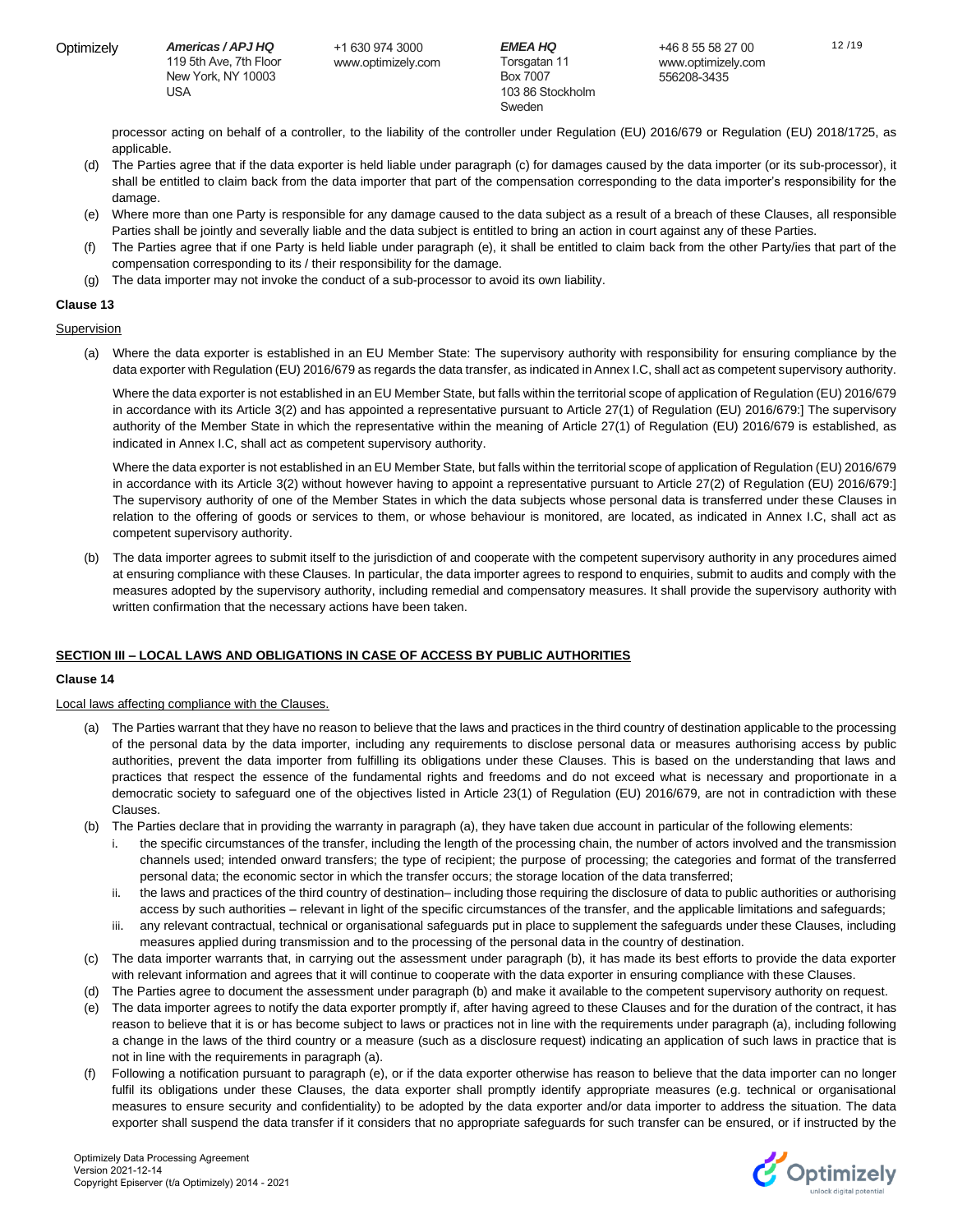+1 630 974 3000 www.optimizely.com

*EMEA HQ* Torsgatan 11 Box 7007 103 86 Stockholm Sweden

13 /19

competent supervisory authority to do so. In this case, the data exporter shall be entitled to terminate the contract, insofar as it concerns the processing of personal data under these Clauses. If the contract involves more than two Parties, the data exporter may exercise this right to termination only with respect to the relevant Party, unless the Parties have agreed otherwise. Where the contract is terminated pursuant to this Clause, Clause 16(d) and (e) shall apply.

## **Clause 15**

#### Obligations of the data importer in case of access by public authorities

#### 15.1 *Notification*

- (a) The data importer agrees to notify the data exporter and, where possible, the data subject promptly (if necessary with the help of the data exporter) if it:
	- i. receives a legally binding request from a public authority, including judicial authorities, under the laws of the country of destination for the disclosure of personal data transferred pursuant to these Clauses; such notification shall include information about the personal data requested, the requesting authority, the legal basis for the request and the response provided; or
	- ii. (ii) becomes aware of any direct access by public authorities to personal data transferred pursuant to these Clauses in accordance with the laws of the country of destination; such notification shall include all information available to the importer.
- (b) If the data importer is prohibited from notifying the data exporter and/or the data subject under the laws of the country of destination, the data importer agrees to use its best efforts to obtain a waiver of the prohibition, with a view to communicating as much information as possible, as soon as possible. The data importer agrees to document its best efforts in order to be able to demonstrate them on request of the data exporter.
- (c) Where permissible under the laws of the country of destination, the data importer agrees to provide the data exporter, at regular intervals for the duration of the contract, with as much relevant information as possible on the requests received (in particular, number of requests, type of data requested, requesting authority/ies, whether requests have been challenged and the outcome of such challenges, etc.).
- (d) The data importer agrees to preserve the information pursuant to paragraphs (a) to (c) for the duration of the contract and make it available to the competent supervisory authority on request.
- (e) Paragraphs (a) to (c) are without prejudice to the obligation of the data importer pursuant to Clause 14(e) and Clause 16 to inform the data exporter promptly where it is unable to comply with these Clauses.

#### 15.2 *Review of legality and data minimisation*

- (a) The data importer agrees to review the legality of the request for disclosure, in particular whether it remains within the powers granted to the requesting public authority, and to challenge the request if, after careful assessment, it concludes that there are reasonable grounds to consider that the request is unlawful under the laws of the country of destination, applicable obligations under international law and principles of international comity. The data importer shall, under the same conditions, pursue possibilities of appeal. When challenging a request, the data importer shall seek interim measures with a view to suspending the effects of the request until the competent judicial authority has decided on its merits. It shall not disclose the personal data requested until required to do so under the applicable procedural rules. These requirements are without prejudice to the obligations of the data importer under Clause 14(e).
- (b) The data importer agrees to document its legal assessment and any challenge to the request for disclosure and, to the extent permissible under the laws of the country of destination, make the documentation available to the data exporter. It shall also make it available to the competent supervisory authority on request.
- (c) The data importer agrees to provide the minimum amount of information permissible when responding to a request for disclosure, based on a reasonable interpretation of the request.

#### **SECTION IV – FINAL PROVISION**

#### **Clause 16**

#### Non-compliance with the Clauses and termination

- (a) The data importer shall promptly inform the data exporter if it is unable to comply with these Clauses, for whatever reason.
- (b) In the event that the data importer is in breach of these Clauses or unable to comply with these Clauses, the data exporter shall suspend the transfer of personal data to the data importer until compliance is again ensured or the contract is terminated. This is without prejudice to Clause 14(f).
- (c) The data exporter shall be entitled to terminate the contract, insofar as it concerns the processing of personal data under these Clauses, where:
	- i. the data exporter has suspended the transfer of personal data to the data importer pursuant to paragraph (b) and compliance with these Clauses is not restored within a reasonable time and in any event within one month of suspension;
	- ii. the data importer is in substantial or persistent breach of these Clauses; or
	- iii. the data importer fails to comply with a binding decision of a competent court or supervisory authority regarding its obligations under these Clauses.

In these cases, it shall inform the competent supervisory authority of such non-compliance. Where the contract involves more than two Parties, the data exporter may exercise this right to termination only with respect to the relevant Party, unless the Parties have agreed otherwise.

(d) Personal data that has been transferred prior to the termination of the contract pursuant to paragraph (c) shall at the choice of the data exporter immediately be returned to the data exporter or deleted in its entirety. The same shall apply to any copies of the data. The data importer shall

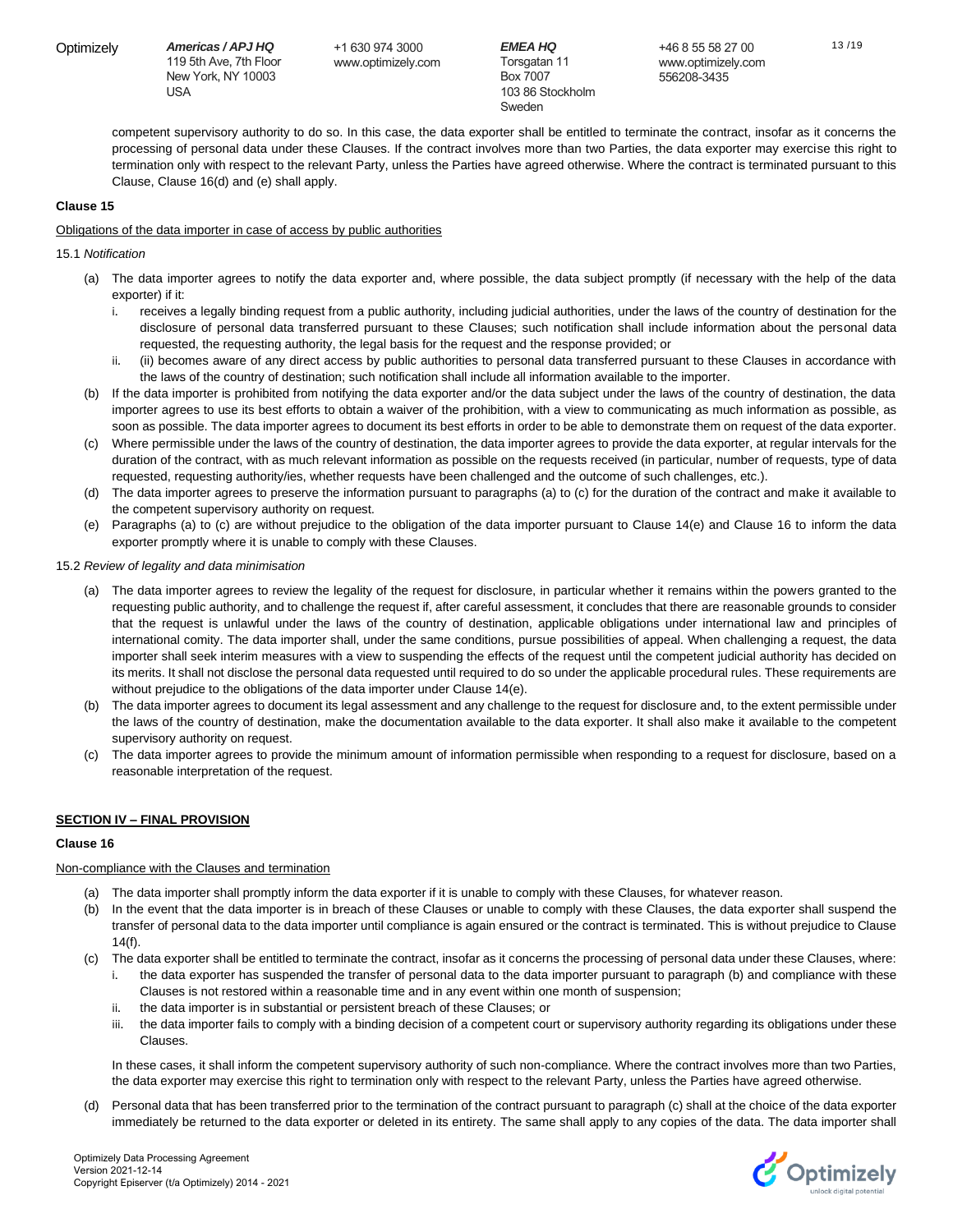+1 630 974 3000 www.optimizely.com

*EMEA HQ* Torsgatan 11 Box 7007 103 86 Stockholm Sweden

14 /19

certify the deletion of the data to the data exporter. Until the data is deleted or returned, the data importer shall continue to ensure compliance with these Clauses. In case of local laws applicable to the data importer that prohibit the return or deletion of the transferred personal data, the data importer warrants that it will continue to ensure compliance with these Clauses and will only process the data to the extent and for as long as required under that local law.

(e) Either Party may revoke its agreement to be bound by these Clauses where (i) the European Commission adopts a decision pursuant to Article 45(3) of Regulation (EU) 2016/679 that covers the transfer of personal data to which these Clauses apply; or (ii) Regulation (EU) 2016/679 becomes part of the legal framework of the country to which the personal data is transferred. This is without prejudice to other obligations applying to the processing in question under Regulation (EU) 2016/679.

## **Clause 17**

## Governing law

These Clauses shall be governed by the law of the EU Member State in which the data exporter is established. Where such law does not allow for thirdparty beneficiary rights, they shall be governed by the law of another EU Member State that does allow for third-party beneficiary rights. The Parties agree that this shall be the law of Sweden.

## **Clause 18**

### Choice of forum and jurisdiction

- (a) Any dispute arising from these Clauses shall be resolved by the courts of an EU Member State.
- (b) The Parties agree that those shall be the courts of Sweden.
- (c) A data subject may also bring legal proceedings against the data exporter and/or data importer before the courts of the Member State in which he/she has his/her habitual residence.
- (d) The Parties agree to submit themselves to the jurisdiction of such courts.

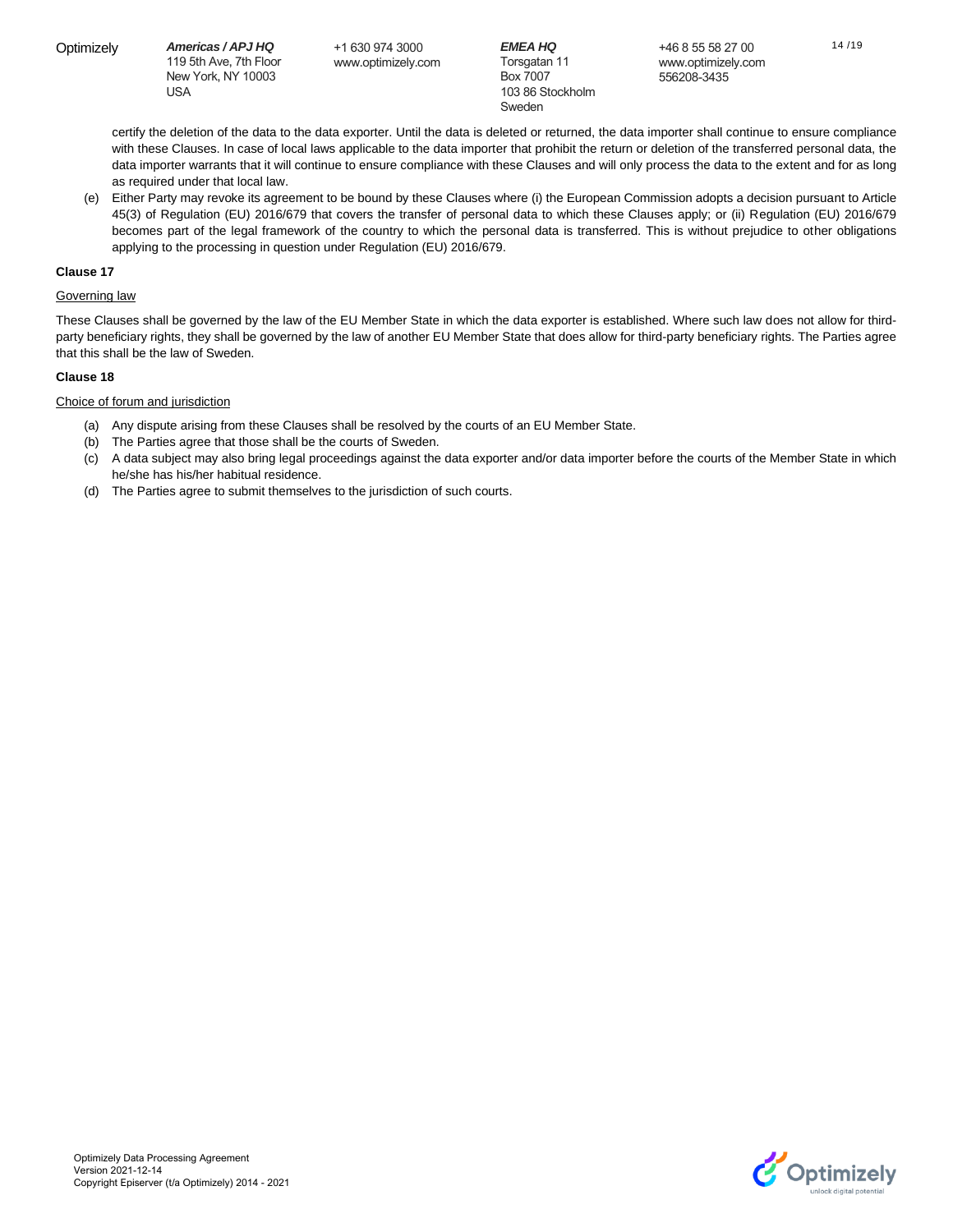+1 630 974 3000 www.optimizely.com *EMEA HQ* Torsgatan 11 Box 7007 103 86 Stockholm Sweden

15 /19

# **APPENDIX to the Standard Contractual Clauses**

This Appendix forms part of the Clauses. The Member States may complete or specify, according to their national procedures, any additional necessary information to be contained in this Appendix.

# **ANNEX I.**

# **A. LIST OF PARTIES**

**Data exporter.** The data exporter is the **Customer**, as defined in the Agreement (such as Master Services Agreement "MSA" or Master Managed Services Agreement "MMSA") and/or Order(s).

**Data importer.** The data importer is **Company**, as defined in the Agreement (such as Master Services Agreement ("MSA") or Master Managed Services Agreement ("MMSA") and/or Order(s).

# **B. DESCRIPTION OF TRANSFER**

## *Categories of data subjects*

Content/Commerce Clouds, Personalization: The personal data transferred concern the Customer's end users including employees, contractors and the personnel of customers, suppliers, collaborators, and subcontractors. Data Subjects also includes individuals attempting to communicate with or transfer personal information to Customer's end users.

Experimentation/Full Stack: The personal data transferred concern the Customer's end users and visitors to the Customer's website and apps.

Optimizely Data Platform: The personal data transferred concern the Customer's end users including employees, contractors and the personnel of customers, suppliers, collaborators, and subcontractors. Data Subjects also includes individuals attempting to communicate with or transfer personal information to Customer's end users.

## *Categories of personal data transferred*

Content/Commerce Clouds, Personalization: The personal data transferred concern personal data, entity data, navigational data (including website usage information), email data, system usage data, application integration data, and other electronic data submitted, stored, sent, or received by end users via the Software Service(s) and/or Managed Service(s).

Experimentation/Full Stack: The personal data transferred concern:

- Website and app visitors: IP addresses, random unique identifiers such as cookie IDs or similar identifiers, and experiment and event data associated with these identifiers (such as device type, variation and experiment IDs, browser and OS version and the elements of the site being tested) based on Customer's use and configuration of the Optimizely Service. Customer may take advantage of features of the Optimizely Service such as IP address anonymization to minimize collection of such data and must comply with any prohibitions in the Governing Agreement relating to restrictions on collection and use of Personal Data.
- Customer end users: Names, email addresses, passwords, contact details, and similar Personal Data provided by Customer End Users when creating an Optimizely account.

Optimizely Data Platform: The personal data and non-personal data transferred involve the following:

- Website and app visitors: IP addresses, random unique identifiers such as cookie IDs or similar identifiers, event data associated with these identifiers (such as device type, browser and OS version and the elements of the site being tested) based on Customer's use and configuration of the Optimizely Service. Customer may take advantage of features to minimize collection of such data and must comply with any prohibitions in the Governing Agreement relating to restrictions on collection and use of Personal Data.
- Customer end users: Names, email addresses, passwords, contact details, and similar Personal Data provided by Customer End Users when creating an Optimizely account.

*Sensitive data transferred (if applicable) and applied restrictions or safeguards that fully take into consideration the nature of the data and the risks involved, such as for instance strict purpose limitation, access restrictions (including access only for staff*  having followed specialised training), keeping a record of access to the data, restrictions for onward transfers or additional *security measures*

All Software Services: The parties do not anticipate the transfer of special categories of data.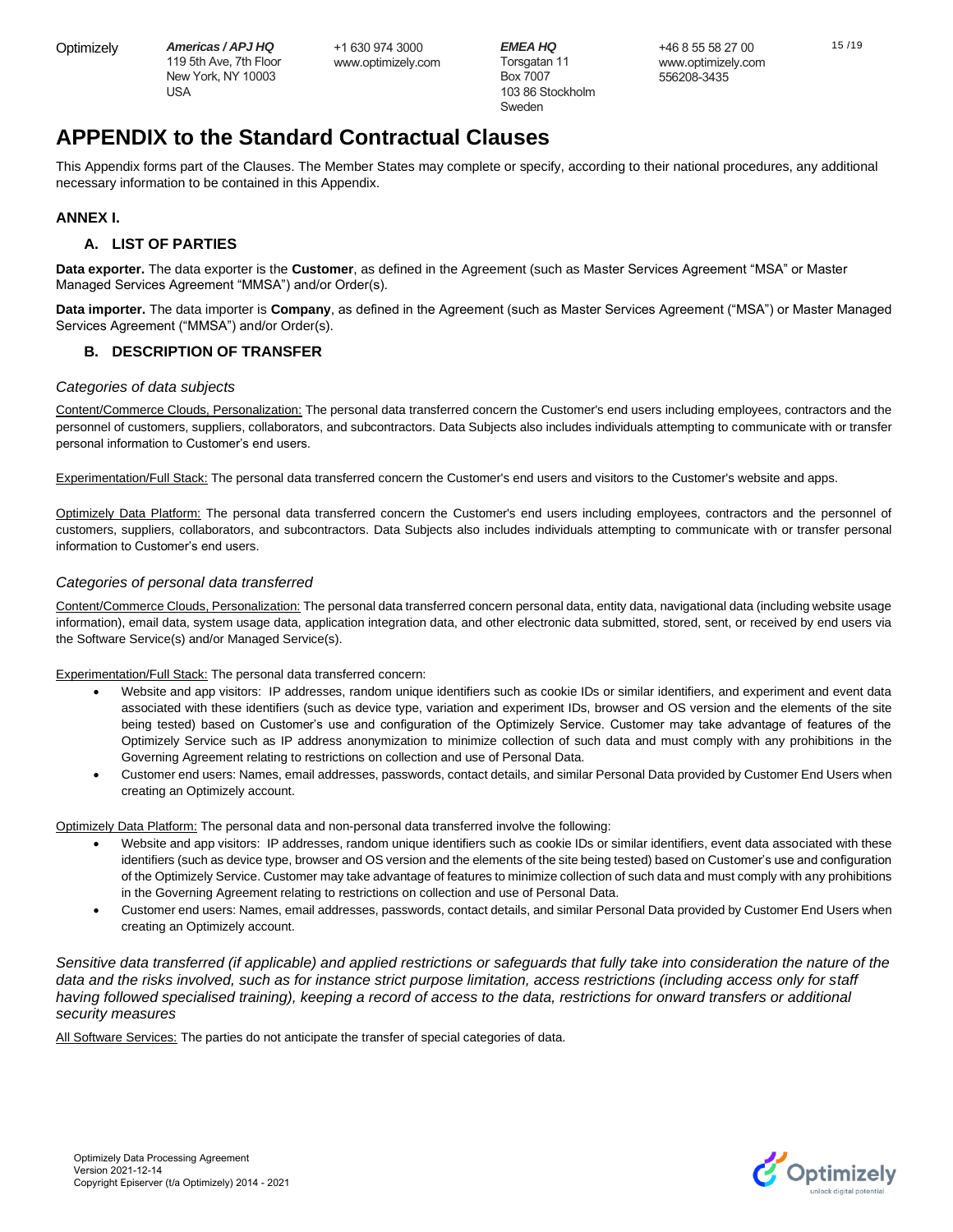+1 630 974 3000 www.optimizely.com *EMEA HQ* Torsgatan 11 Box 7007 103 86 Stockholm Sweden

+46 8 55 58 27 00 www.optimizely.com 556208-3435

*Frequency of processing*

#### **All Software Services: Data will be transferred on a continuous basis.**

## *Nature of the processing*

All Software Services: Customer determines the types of data they submit to Company to process on their behalf in the course of using Company's services. The Company has no direct relationship with the individuals whose information it receives from its customers or their business partners. The Company does not control such information, does not select or determine the specific types of data that it processes, and does not determine the purpose for which it is processed.

In other instances, Company may collect Personal Data when performing expert services at its customers' request, to provide customer support, in general support of its customer relationships, which may include but are not limited to marketing activities, fulfilling product orders, to improve product offerings, customer surveys, questionnaires, responses to comments, etc., to download software and/or gain access to and/or enable certain products or services, for internal business processes, such as financial processing, responding to informational requests, and to comply with applicable laws.

Experimentation/Full Stack: In addition to the above, Company will provide the feature flagging, personalization, analytics and/or other Software Services ordered by Customer according to the Instructions. Company will also provide customer end users with reporting, communications and other features offered by the Company.

### *Purposes of the data transfer and further processing*

All Software Services: Personal data may be processed for the following purposes: (a) to provide the Software Service (which may include the detection, prevention and resolution of security and technical issues); (b) to respond to customer support requests; and (c) otherwise to fulfill the obligations under the Company End-User Services Agreement and Service Level Agreement or the Company Managed Services General Terms and Conditions and Service Level Agreement (for Managed Services Customers). The Customer instructs Company to process personal data in countries in which Company or its subprocessors maintain facilities as necessary for it to provide the Software Service(s). [Note: Language to be reviewed and updated.]

### *Term of Data Processing*

All Software Services: Data processing will be for the term specified in the Company End-User Services Agreement or the Company Managed Services General Terms and Conditions (for Managed Services Customers). For the term of the End-User Services Agreement or the Company Managed Services General Terms and Conditions (for Managed Services Customers), and for a reasonable period of time after the expiry or termination of the Agreement, the Data Importer will provide Customer with access to, and the ability to export, Customer's personal data processed pursuant to the Agreement.

#### *Data Deletion*

All Software Services: For the term of the Agreement, Company will provide Customer with the ability to delete data as detailed in the Agreement.

#### *Access to Data*

All Software Services: For the term of the Agreement, Company will provide Customer with the ability to correct, block, export and delete Customer's personal data from the Software Service(s) and/or Managed Service(s) in accordance with the Agreement.

#### *Subprocessors*

All Software Services: The Company may engage subprocessors to provide parts of the Software Service and/or Managed Service(s). The Company will ensure subprocessors only access and use Customer's personal data to provide Company's products and services and not for any other purpose. Details found in Annex III.

## **C.DESCRIPTION OF TRANSFER**

**Swedish Authority for Privacy Protection (Datainspektionen)**

## **ANNEX II. TECHNICAL AND ORGANISATIONAL MEASURES INCLUDING TECHNICAL AND ORGANISATIONAL MEASURES TO ENSURE THE SECURITY OF THE DATA**

The details of the technical and organizational measures applicable to the Software Services being provided by Company to Customer can be found at [https://www.optimizely.com/trust-center/privacy/toms/.](https://www.optimizely.com/trust-center/privacy/toms/) 

## **ANNEX III. LIST OF SUBPROCESSORS**

Customer has authorized the use by Company of the subprocessors detailed at<https://www.optimizely.com/trust-center/privacy/sub-processors/> which are applicable to the Software Services being provided by Company to Customer.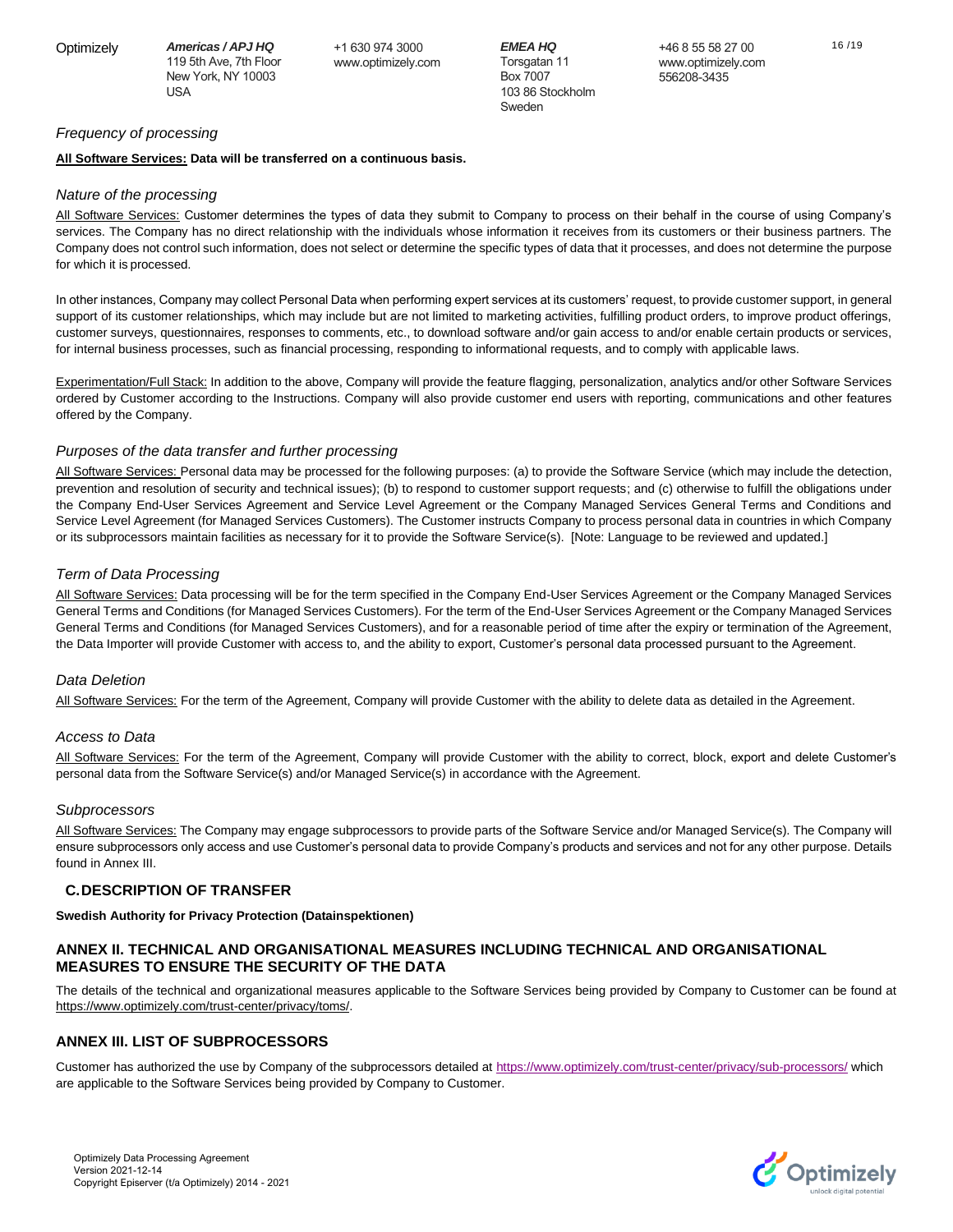+1 630 974 3000 www.optimizely.com *EMEA HQ* Torsgatan 11 Box 7007 103 86 Stockholm Sweden

# **EXHIBIT 2 – Details of Processing, Categories of Data and Data Subjects**

## *Nature and Purpose of Processing*

Company will Process Personal Data as necessary to perform the Software Services pursuant to the Agreement, as further specified in the Documentation, and as further instructed by Customer in its use of the Software Services.

## *Duration of Processing*

Subject to Section 8 of the DPA, Company will Process Personal Data for the duration of the Agreement, unless otherwise agreed upon in writing.

## *Categories of Data Subjects*

Customer may submit Personal Data to the Software Services, the extent of which is determined and controlled by Customer in its sole discretion, and which may include, but is not limited to Personal Data relating to the following categories of data subjects:

- Prospects, customers, business partners and vendors of Customer (who are natural persons)
- Employees or contact persons of Customer's prospects, customers, business partners and vendors
- Employees, agents, advisors, freelancers of Customer (who are natural persons)
- Customer's Users authorized by Customer to use the Software Services

## *Type of Personal Data*

Customer may submit Personal Data to the Software Services, the extent of which is determined and controlled by Customer in its sole discretion, and which may include, but is not limited to the following categories of Personal Data:

- First and last name
- **Title**
- **Position**
- **Employer**
- Contact information (company, email, phone, physical business address)
- ID data
- Professional life data
- Personal life data
- Connection data
- Localization data
- Cookie ID's
- **IP Address**
- Marketing Automation System ID's

# *Data Map*

As described in the Section 5.2 of the DPA, Customer is to provide Company a data map of categories of personal data and data subjects. Such data map, and their subsequent updates are to be appended as part of Exhibit 2.

## *Sub-processors*

Company may engage Sub-processors to provide parts of the Software Service. Company will ensure Sub-processors only access and use the Customer's personal data to provide the Company's products and services and not for any other purpose. See Annex III to the Appendix to the Standard Contractual Clauses in Exhibit 1 and [https://www.optimizely.com/trust-center/privacy/sub-processors/.](https://www.optimizely.com/trust-center/privacy/sub-processors/)

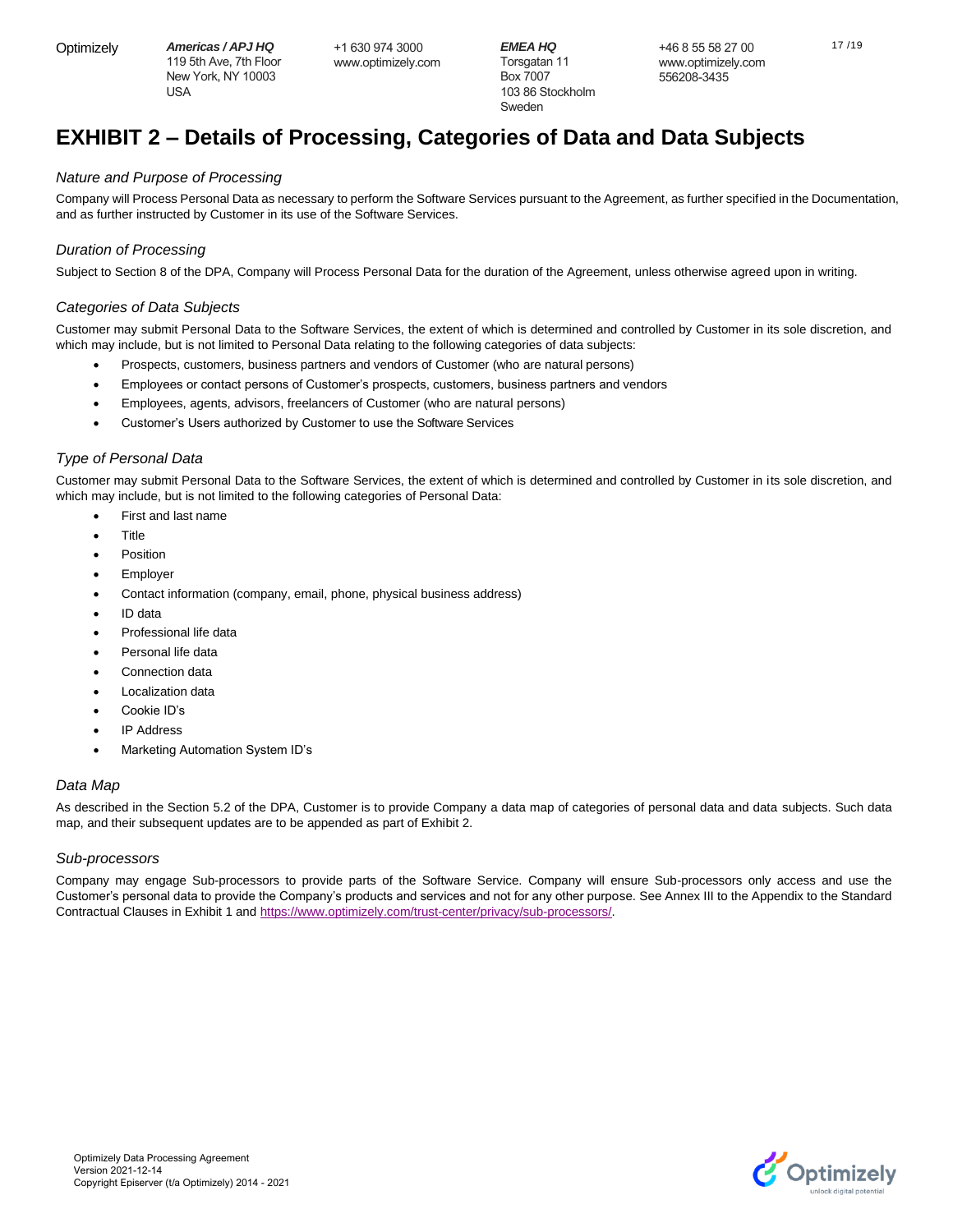+1 630 974 3000 www.optimizely.com *EMEA HQ* Torsgatan 11 Box 7007 103 86 Stockholm Sweden

# **EXHIBIT 3 – Supplementary Measures**

In light of the Schrems II decision of the CJEU (case C-311/18) according to which the use of the Standard Contractual Clauses may require supplementary measures to ensure that an adequate level of data protection according to GDPR exists when transferring personal data to third countries, the Parties have agreed the following.

# *1. General Provisions*

The provisions of this Exhibit 3 apply to supplement the Standard Contractual Clauses that apply to this DPA. In addition, the provisions of Section 2 apply under this DPA generally.

# *2. Geofencing*

- 2.1. Company has implemented processes and controls that enable it to restrict the transfer of Personal Data to one or more jurisdictions or regions in which it, its Affiliates and Sub- processors operate ("Geofencing") where the relevant database in which the Personal Data is stored has either been:
	- 2.1.1. identified by Customer and notified to Company (through the process described a[t www.optimizely.com/trust-center/privacy/geofencing\)](http://www.optimizely.com/trust-center/privacy/geofencing) as requiring Geofencing; or
	- 2.1.2. identified by Company, its Affiliates and Sub- processors as containing Personal Data which requires Geofencing;

in order to comply with any restrictions and/or prohibitions on transfer required by Data Protection Laws and Regulations. The relevant processes and controls that implement the Geofencing restriction prevent:

- 2.1.3. Company and its Affiliates from hosting such Personal Data in the relevant jurisdictions or regions; and/or
- 2.1.4. Company Sub-processors in the relevant jurisdictions or regions from accessing or otherwise Processing the Personal Data in the course of providing Software Services.

Details of the Geofencing options can be found a[t www.optimizely.com/trust-center/privacy/geofencing](http://www.optimizely.com/trust-center/privacy/geofencing) and these may be updated from time to time by Company.

- 2.2. In relation to Geofencing, Customer agrees that:
	- 2.2.1. as Controller, it is its sole responsibility to identify and notify Company all databases which contain Personal Data that will be Processed under this DPA to which Geofencing restrictions are required. Company shall be entitled to implement and adhere to any Geofencing restrictions so notified. Unless or until such notification is made then Company shall be entitled to Process such Personal Data in accordance with the provisions of Section 3.1.5 of this DPA without Geofencing restriction;
	- 2.2.2. if Company, any Affiliate or Sub-processor identifies a dataset which contains Personal Data in the course of providing support services which it considers should be subject to a Geofencing restriction then it shall be entitled to apply such a restriction and to take such steps as are required to implement it. Where a Geofencing restriction is applied pursuant to this Section 2.2.2 of Exhibit 3, Customer will be notified promptly and Company shall be entitled to adhere to it; and
	- 2.2.3. Where a Geofencing restriction is applied, Customer shall not issue an instruction to Company, any Affiliates or Sub- processors that would require them to contravene it and Company shall not be in breach of the Agreement (including this DPA) in circumstances where it does not comply with such an instruction.

# *3. Other Supplementary Measures*

- 3.1. The parties agree to closely cooperate in good faith to identify and, as the case may be, agree any further additional supplementary measures (e.g., the improvement of existing (or the implementation of additional) technical and organizational security measures) in connection with the processing of Personal Data by Company under the DPA which may be appropriate in the context of the criteria stipulated in the Schrems II decision.
- 3.2. The parties agree that Customer's right to monitor and audit Company's obligations under the DPA (including the Standard Contractual Clauses) also extends to the Company's obligations under this Exhibit 3.
- 3.3. If and to the extent required in the normal course of providing the Software Services covered by the DPA, Customer consents to Company accessing Personal Data transmitted in plain text.

# *4. Additional Obligations of Customer*

- 4.1. In addition to the requirements of clause 8.3 of the under the Standard Contractual Clauses contained in Exhibit 1, Customer is obliged, when transferring any type of Personal Data, to inform data subjects in accordance with Art. 13 and 14 GDPR that their data are transmitted to a third country not providing adequate protection within the meaning of the GDPR.
- 4.2. If Customer receives notice under clause 15 of the Standard Contractual Clauses contained in Exhibit 1 from Company, Customer shall inform the concerned data subject(s) without undue delay about any such legally binding request for disclosure of the Personal Data by a law



18 /19